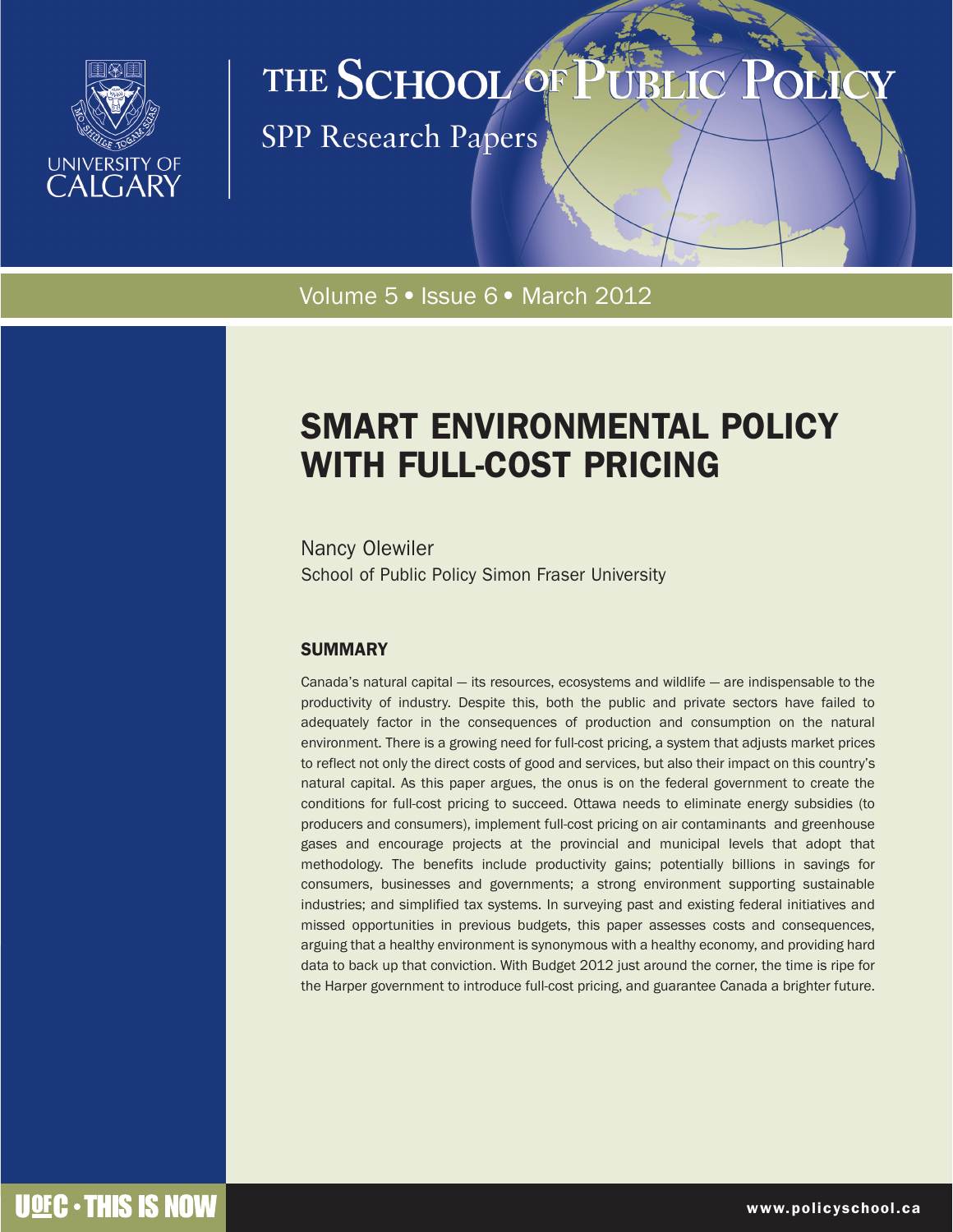## INTRODUCTION AND SUMMARY

Canada's natural capital is vital to the productive capacity of its industry, the sustainability of the environment and our quality of life. Natural capital consists of Canada's stocks of renewable and non-renewable natural resources (fossil fuels, minerals, forests, fish, soils), environmental resources (atmosphere, water), land and ecosystems. Ecosystem goods and services are the flow of inputs from natural capital used along with produced capital and labour to produce and sustain the economy's goods and services and our wellbeing. This paper examines three areas of environmental policy development the federal government could introduce over the next few years that support its current objectives without increasing the deficit. The focus in this paper is on federal initiatives rather than the complex scope of federal and provincial environmental policy. The analysis and recommendations offered can apply to the provincial level as well. Leadership on the part of the federal government may help facilitate similar actions by the provinces, particularly in contentious areas of policy development such as energy-related subsidies.

The policy developments suggested in this paper focus on the concept of pricing natural capital based on its full costs, not just private costs. Full-cost pricing*<sup>1</sup>* in the context of ecosystem goods and services means that we find ways to adjust market prices to reflect not only the direct costs of production of goods and services, but the impact production and consumption have on the quantity and quality of natural capital. Markets fail to fully price ecosystem goods and services when they have attributes of a public good or bad. With public goods, people can enjoy the benefits of consuming the services of, for example, an urban natural area without directly paying for it. A public bad or negative externality can arise in the production and/or consumption of goods. An example is the air pollution and greenhouse gases that emanate from fossil fuel processing and combustion. An additional example of failure to use full-cost pricing occurs when regulated prices do not reflect the impact on ecosystems. For example, water prices for household, industrial, or agricultural use typically reflect the operating and capital costs of delivering the water, but do not include the impact of water withdrawals on ecosystems that can include loss of biodiversity, impacts on drainage and storm runoff, and depletion of surface and groundwater. The costs to society from "ignoring or undervaluing natural capital in economic forecasting, modelling and assessments can lead to public policy and government investment decisions that exacerbate the degradation of soils, air, water and biological resources and thereby negatively impact a range of economic and social objectives."*<sup>2</sup>* These negative impacts can include the loss of natural capital services such as "water purification, waste assimilation,

See, for example, TEEB ((2010) "The Economics of Ecosystems and Biodiversity: Mainstreaming the Economics of Nature: A synthesis of the approach, conclusions and recommendations of TEEB." Hosted by the United Nations Environment Program) and the references therein for a thorough discussion of the principles of full-cost pricing as well as examples and methods of pricing. An example of a more technical paper is Boyd, J. and S. Banzhaf (2006). "What are Ecosystem Services? The Need for Standardized Environmental Accounting Units," Resources for the Future, RFF Discussion Paper 06-02, January 2006. Washington, DC. Freeman, A.M. (2003). *The Measurement of Environmental and Resource Values*. Washington, DC: Resources for the Future is an example of an introductory economics textbook that covers valuation. A book that illustrates how decision-making would be enhanced with fullcost pricing of ecosystem goods and services is National Research Council (2004) Valuing Ecosystem Services: *Toward Better Environmental Decision Making*. Washington, DC: National Academy of Sciences.

*<sup>2</sup>* TEEB (2010) op. cit. P. 10.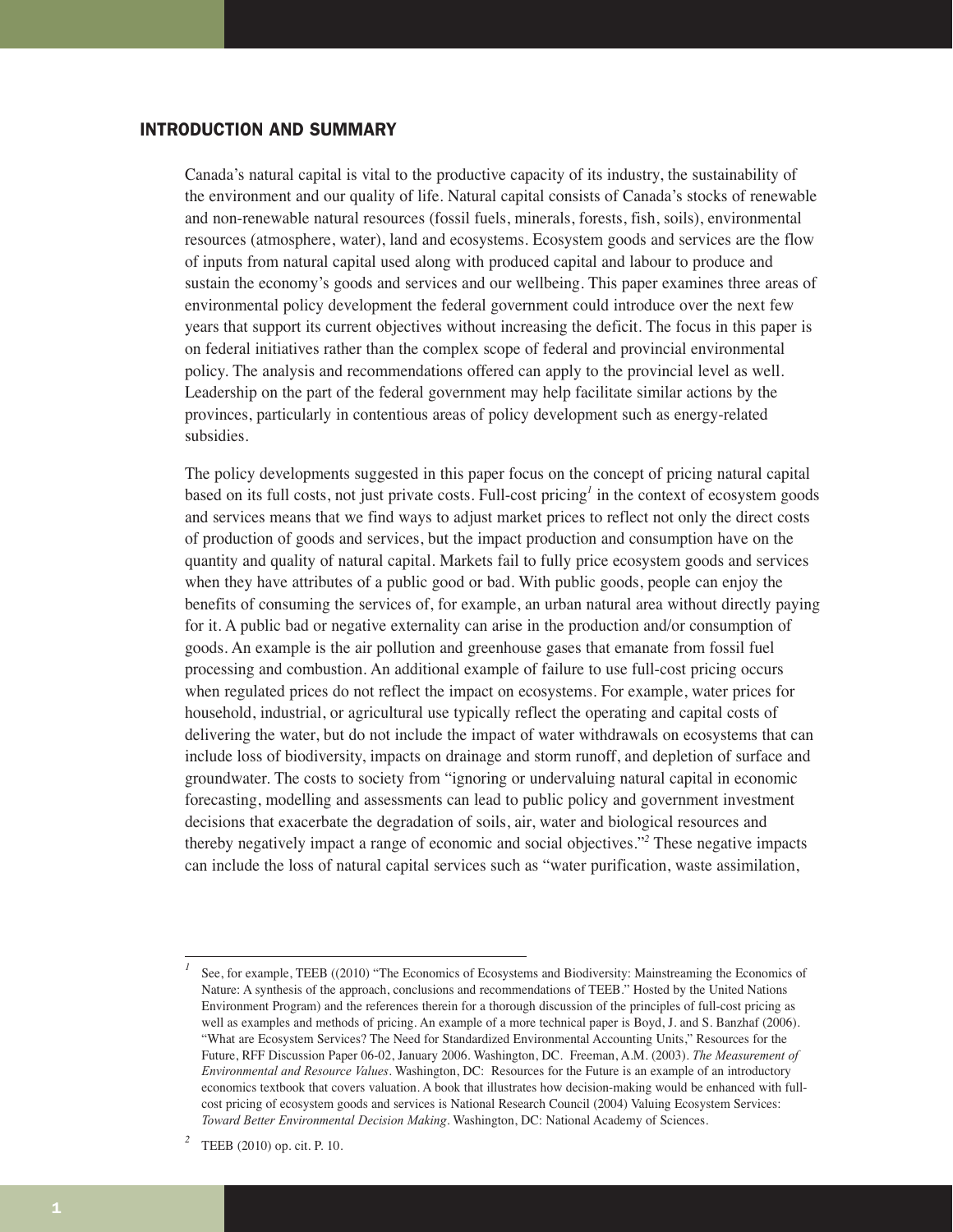cleansing of the atmosphere, mitigation of greenhouse gas emissions, flood prevention, soil retention, fertility enhancement, alternative recreational services and much more."*<sup>3</sup>* Moreover, depletion of natural capital often leads to the need to invest in substitute infrastructure that may be more expensive than the costs of protecting natural capital. An example is the need to construct or enhance water treatment facilities when the waste assimilation services of wetlands and forests are lost to urban development. Failure to account for the impact of our investment, consumption, and production actions on natural capital is also an equity issue. As TEEB notes "poorer households, in particular in rural areas, face disproportionate losses from the depletion of natural capital due to their relatively high dependence on certain ecosystem services for income and insurance against hard times."*<sup>4</sup>* Many communities in rural regions of Canada are highly dependent on natural capital for their livelihoods. Intergenerational equity implies that we should leave our children, grandchildren, and future generations a stock of natural capital that allows them to afford the same quality of life as we have obtained. Incorporating the total value of ecosystem goods and services into decision-making helps ensure the economy is using its productive resources in the highest uses and distributes them fairly both today and into the future.

Areas where movement to full-cost pricing of ecosystem goods and services can help improve economic efficiency and environmental quality, and not increase the federal deficit include:

1. *Eliminate subsidies to the natural capital sectors where marginal effective tax rates are substantially below those of other sectors and where consumer subsidies are shown to be relatively ineffective with low returns per dollar spent. These reforms will level the playing field across sectors, reduce inefficiencies and recover foregone tax revenue.* Act on commitments made to the G-20 to phase out energy subsidies and thus simplify the corporate tax system and level the playing field across sectors. This includes subsidies to renewable as well as non-renewable energy sources, subsidies to mineral production, and producer and consumer subsidies. Elimination of subsidies may lower federal expenditures and/or foregone tax revenues significantly.*<sup>5</sup>* Ideally, inefficient subsidies would also be phased out at the provincial level.*<sup>6</sup>*

*<sup>3</sup>* Olewiler, N. (2004) "The Value of Natural Capital in Settled Areas of Canada," Ducks Unlimited Canada and The Nature Conservancy of Canada. P. 1.

*<sup>4</sup>* TEEB (2010) op. cit.

*<sup>5</sup>* It is difficult to get a precise estimate of the amount of revenue gain to the federal government because estimation requires analysis of impacts at the federal and provincial levels, as well as behavioural responses induced by the policy changes. I have not quoted estimates in the literature as many do not fully account for factors such as provincial royalty systems and general equilibrium impacts.

<sup>&</sup>lt;sup>6</sup> See Commission on the Reform of Ontario's Public Services (2012) "Public Services for Ontarians: A Path to Sustainability and Excellence," Queen's Printer for Ontario. Accessed at: http://www.fin.gov.on.ca/en/reformcommission/chapters/report.pdf, on 22 February 2012 (the Drummond Report). It also supports the removal of energy subsidies.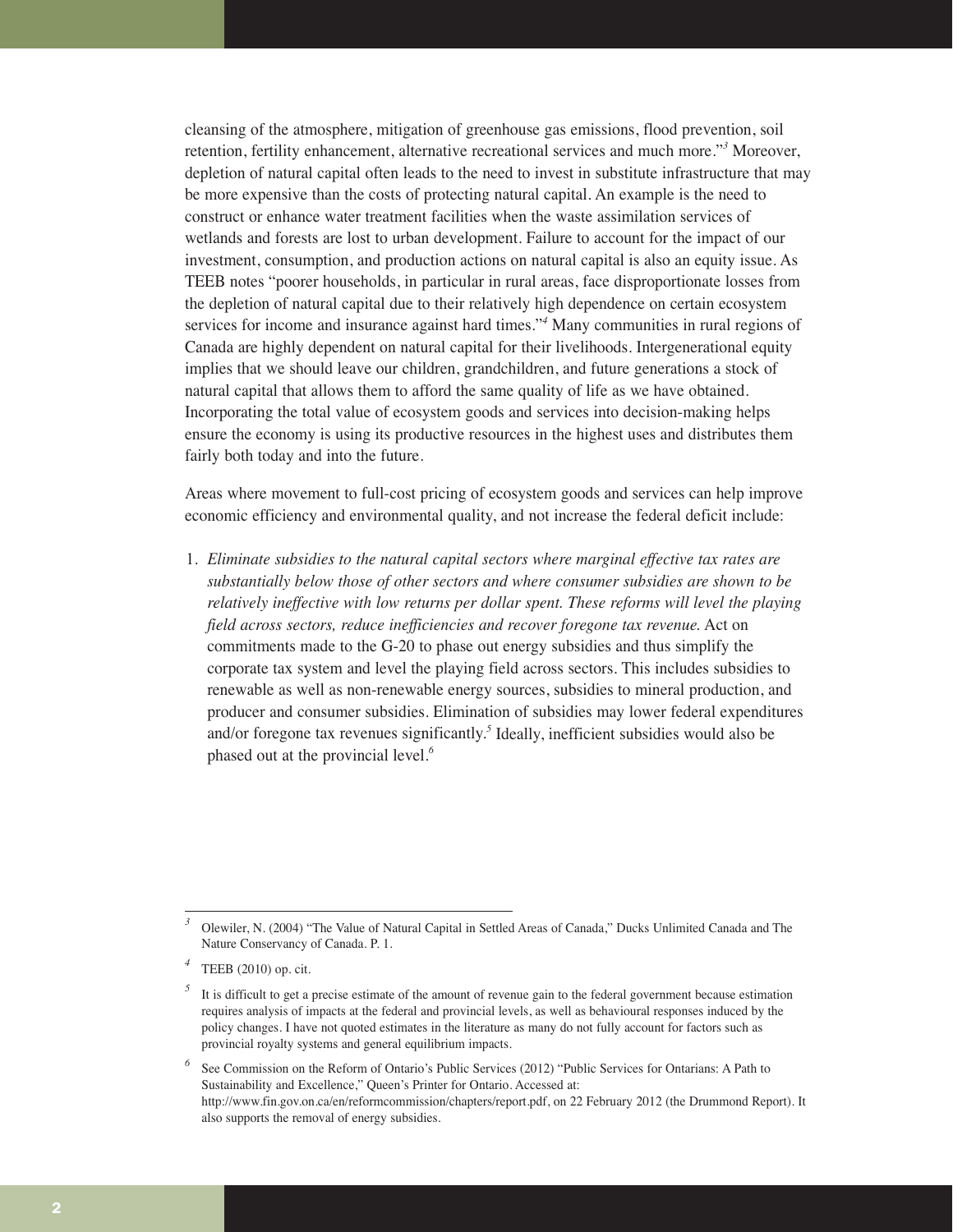- 2. *Implementation of full-cost pricing of air contaminants and greenhouses gases. Canada's federal policies currently focus on regulations to limit the quantity of emissions of air contaminants and greenhouse gases.* Decades of economic analysis show that performance and technology-based standards can achieve environmental goals, but at costs that are typically above those of a full-cost pricing method such as emissions taxes or a cap and trade system. Some provinces currently have pricing policies (e.g., BC's carbon tax), but also have complex systems of regulations. Compliance costs for industry could be lowered with a more unified national system that replaces hosts of regulations with pricing instruments. While my focus is on federal policy, the hope is that leadership on the part of the federal government would provide an incentive for greater policy harmonization across the country. It is beyond the scope of this paper to predict the net impact of the removal of inefficient regulations combined with pricing policies that provide more flexibility to industry, but evidence from other countries suggests that total compliance costs to industry would decrease and greater progress to environmental targets achieved.*<sup>7</sup>*
- 3. *Partner with provinces and municipalities to help coordinate and provide funding to projects that apply the concepts of full-cost pricing.* One way to explore the use of full-cost pricing is to coordinate and provide some funding for pilot programs that introduce full-cost pricing. Two potential candidates are: (a) coordinate with provinces to provide payments for ecosystem goods and services on agricultural lands as means of reducing the need for built infrastructure to protect and enhance natural capital (particularly air and water resources); and (b) partner with municipalities who want to explore the use of road pricing to optimize road use, reduce congestion, and use the revenues to fund public transit. The first is an example of full-cost pricing on private lands where the benefits of protecting natural capital accrue to society, not just the landowner. The second is an area where more direct pricing of a shared public good would improve the efficiency of road use and improve air quality. These measures can help stimulate the economy and protect the environment. Funding can come from revenues gained from the reduction in subsidy programs.

This paper first provides rationales for the recommended directions, and then briefly surveys environmental initiatives expressed in the federal budgets from 2007 to 2011 to provide a federal policy baseline. I look at the areas where the policy baseline does or does not efficiently and equitably achieve its environmental goals to set the stage for the recommendations listed above. The paper concludes with a summary of the missed opportunities and policy directions that could be implemented in upcoming federal budgets.

<sup>&</sup>lt;sup>7</sup> See later sections of the paper for evidence. An example is the amendments to the Clean Air Act in the United States, where a cap and trade system covering sulphur dioxide emissions from electricity-generating power plants was introduced, and environmental targets achieved more quickly than predicted with total compliance costs to industry well below those imposed by the previous regulations.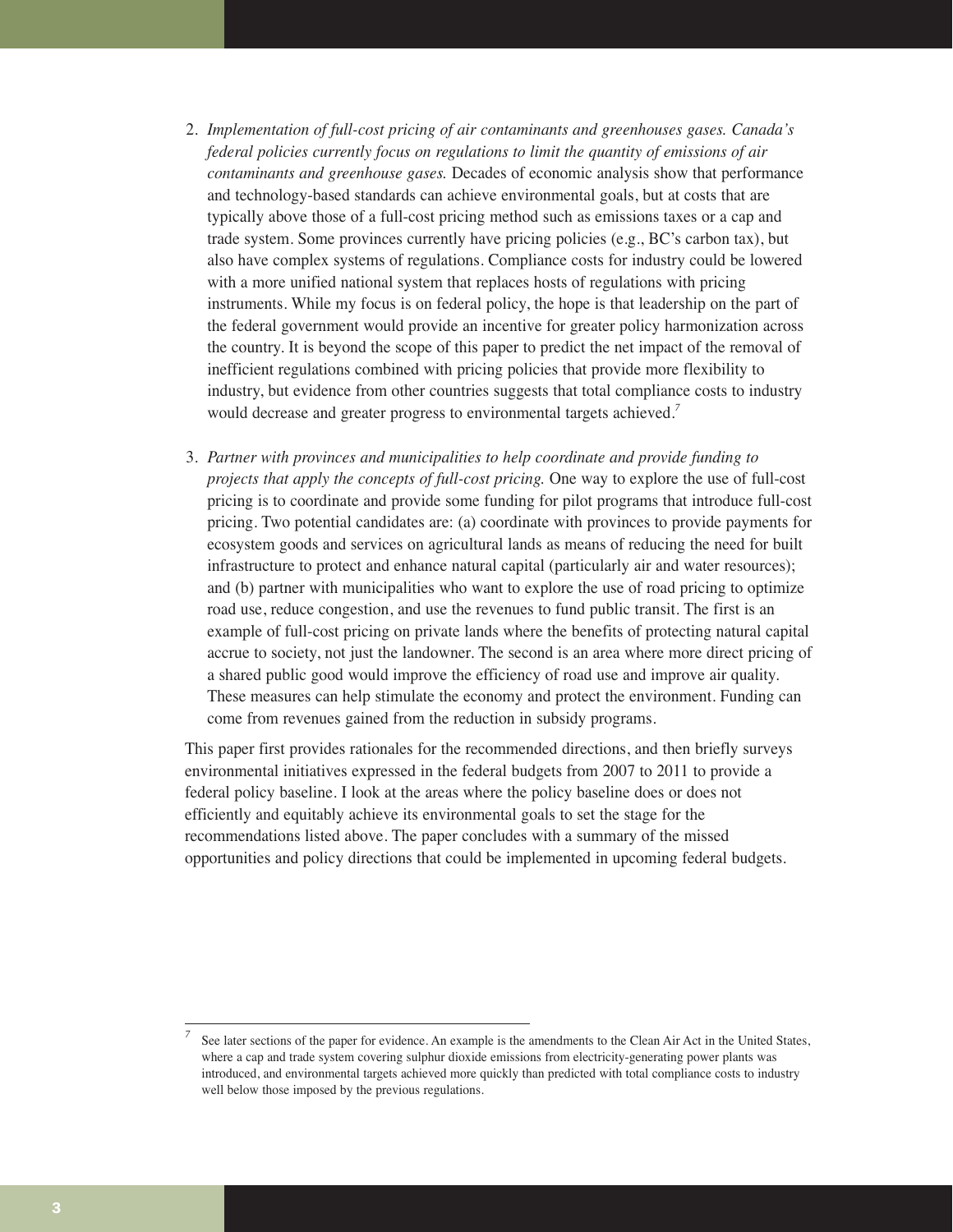## BUILDING CANADA'S NATURAL CAPITAL IS CORE TO ECONOMIC GROWTH AND WELLBEING

Canada's natural capital wealth provides essential inputs to the production of all our goods and services. Our lands, atmosphere and water are essential to economic activity and our quality of life. Conventional measures of productivity typically do not take the quality of natural capital inputs into account and hence, can understate productivity growth, especially when we consider environmental attributes. Several studies illustrate the potential impact investing in sustaining or improving natural capital can have on productivity. Zivin and Neidell's examination of agricultural workers in the US found that a 10ppb reduction in ground-level ozone increased worker productivity by 4.2 percent.*<sup>8</sup>* Ostblom and Samakoulis investigated losses in productivity due to health effects of air pollution,<sup>9</sup> and Mazzanti and Zoboli, using panel data for the Italian economy from 1990-2002, found that emissions intensity of production (emissions per unit value added) was negatively correlated with labour productivity.*<sup>10</sup>* The Clean Air Act regulations in the US electric utility sector stimulated innovation and investment in new technologies and reduced sulphur dioxide levels, also leading to labour productivity growth. Harchaoui and Lasserre estimated that reductions in GHG emissions would increase productivity growth in 37 Canadian industries by 0.5 percent annually.*<sup>11</sup>* These examples illustrate that full-cost pricing of natural capital can improve economic performance and stimulate innovation, and conversely, higher emission levels of air contaminants and GHGs can impede investment and growth. Full-cost pricing of fossil fuels can also reduce the need for subsidies to alternative energy sources or energy-saving technologies by increasing the return to investment on them. Any regulatory change imposes costs and it is important to net out the losses from the gains with careful study. One such example is the US Acid Rain program with its Clean Air Act Amendments. Carlson et al. estimated the change from technology standards to the cap and trade allowance market resulted in a net gain of approximately \$750 million per year (1995 US dollars),*<sup>12</sup>* which represents a reduction of about 40 percent in annual compliance costs.*<sup>13</sup>*

*<sup>8</sup>* Zivin, J. and M. Neidell (2011) "The Impact of Pollution on Worker Productivity," *National Bureau of Economic Research Working Paper* 17004. Accessed at http://www.nber.org/papers/w17004 on February 22, 2012.

*<sup>9</sup>* Ostblom, G. And E. Samakovlis (2004)."Costs of Climate Policy when Pollution Affects Health and Productivity, A General Equilibrium Analysis applied to Sweden," Stockholm: National Institute of Economic Research, Working Paper No. 93, December 2004. Accessed at: http://konj.se/download/18.70c52033121865b13988000100744/WP\_93.pdf, 24 February 2012.

<sup>&</sup>lt;sup>10</sup> Manzzanti, M. and R. Zoboli (2007) "Environmental Efficiency, Emission Trends and Labour Productivity: Trade-Off or Joint Dynamics? Empirical Evidence Using NAMEA Panel Data," Italy: *The Fondazione Eni Enrico Mattei Note di Lavoro Series Index*, Nota Di Lavoro 40.2007 April 2007. Accessed at: http://ageconsearch.umn.edu/bitstream/9320/1/wp070040.pdf, February 23, 2012.

*<sup>11</sup>* Harchaoui, T.M. and P. Lasserre. 2002 "Assessing the Impact of Greenhouse Gas Emissions on Canada's Productivity Growth, 1981-1996 – An Experimental Approach," *Economic Analysis Research Paper Series* 11F0027MIE2002009. Analytical Studies Branch. Ottawa: Statistics Canada.

*<sup>12</sup>* Carlson et al. (2000). "SO2 Control by Electric Utilities: What are the Gains from Trade?" *Journal of Political Economy*, Vol. 108, No. 6: 1292-1326.

<sup>&</sup>lt;sup>13</sup> The estimate is based on several models of what compliance costs would be if the standards had continued under different development of technology (for gas scrubbers), but looked at the actual as opposed to the hypothetical performance of the allowance market. The market did not reach its full efficiency, so the estimate reflects real world market condition as opposed to hypothetical design efficiency. Subsequent analysis of this work confirms the robustness of their calculations. See Ellerman, A.D. (2003) "Ex Post Evaluation of Tradable Permits: The U.S. SO2 Cap-and-Trade Program," Center for Energy and Environmental Policy Research, MIT, 03-003 Working Paper, February 2003.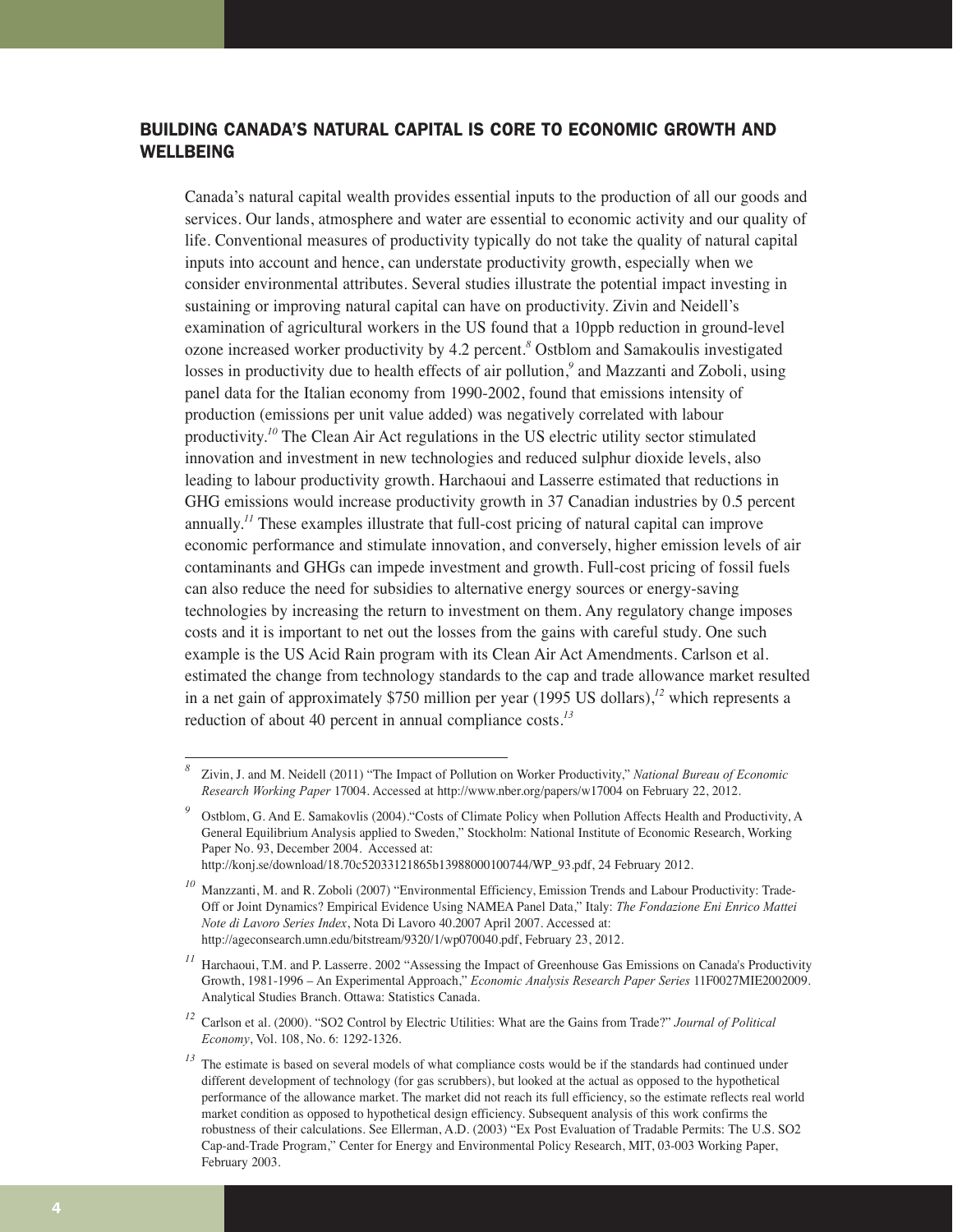Another way to illustrate the impact of degradation of natural capital is to look at the losses in economic activity and wellbeing of Canadians from poor environmental quality. Air pollution provides an example of the losses that occur. Table 1 shows the health-care costs and loss of quality of life from air pollution in Canada for sample years, as estimated by the Canadian Medical Association in 2006. The numbers are significant even if one ignores the quality of life and loss of life estimates. The costs include premature mortality, but not morbidity nor damages from air pollution to agriculture, forests, materials, wildlife and ecosystems. While \$8 billion in 2008 is a small share of total GDP, it represents losses in economic productivity that could be avoided or reduced if air quality improved. Dollars also cannot fully represent the impacts on families of premature mortality.*<sup>14</sup>*

|                          | Damages for Illustrative Years (\$ Millions) |       |        |  |
|--------------------------|----------------------------------------------|-------|--------|--|
|                          | 2008                                         | 2015  | 2031   |  |
| <b>Lost Productivity</b> | \$688                                        | \$721 | \$765  |  |
| <b>Health-Care Costs</b> | 438                                          | 485   | 614    |  |
| <b>Quality of Life</b>   | 379                                          | 410   | 487    |  |
| <b>Loss of Life</b>      | 6,552                                        | 7,905 | 11,836 |  |
| Total                    | 8,058                                        | 9,522 | 13,702 |  |

TABLE 1: DAMAGES FROM ACUTE PREMATURE MORTALITY DUE TO AIR POLLUTION, 2006, CONSTANT \$)

*Source: Canadian Medical Association (2008) "National Illness Costs of Air Pollution," Technical Report, August 2008.*

We do not have good estimates of the costs of poor water quality (see Table 3 and Figure 1) below). But a host of concerns exist about Canada's fresh water supplies that include: eutrophication from fertilizers and urban storm runoff, inadequate sewage treatment, waterborne disease outbreaks, contamination of water from discarded pharmaceuticals, chemical contamination (nitrates, pesticides), contamination from fossil fuel extraction and production, and other industrial chemical and biological contaminants, inadequate water supply due to inefficient water use (e.g., subsidized irrigation and insufficient pricing of water use in oil sands). Water quality on many First Nations reserves is below health and environmental guidelines and a source of disease and poor health. Deficiencies in water treatment and delivery systems due to ageing and deteriorating environmental infrastructure in urban areas are a growing cost burden to municipalities and industry, as well as a health concern. Because we have no national estimates of the full extent of poor water quality or inadequate water supply in Canada, it is difficult to provide an estimate of the aggregate costs to society and the economy.

Loss of our natural areas, particularly acute around our cities and towns, reduces the ecosystem goods and services from natural capital and requires production of substitutes (when substitutes exist). The money spent on these substitutes could have been used to invest in other productive activities. Loss of wetlands lowers water quality, requiring a higher level of water treatment infrastructure; loss of forests reduces absorption of runoff from rainfall requiring more dykes or other means of water retention, loss of natural areas reduces GHG sequestration requiring more technological substitutes to capture and store carbon. These losses lower the quality of life as well as adversely affect sectors dependent on EGS — natural resources, tourism and agriculture. We have no good estimates of the annual costs of these losses.

Some may argue that premature mortality is beneficial to publicly provided health care because the people who die will not put a future burden on the health-care system. However, if the largest share of health-care costs accrue during the few years of a person's life, then their age of death is less relevant than the cause of death and type of health-care expenditures incurred.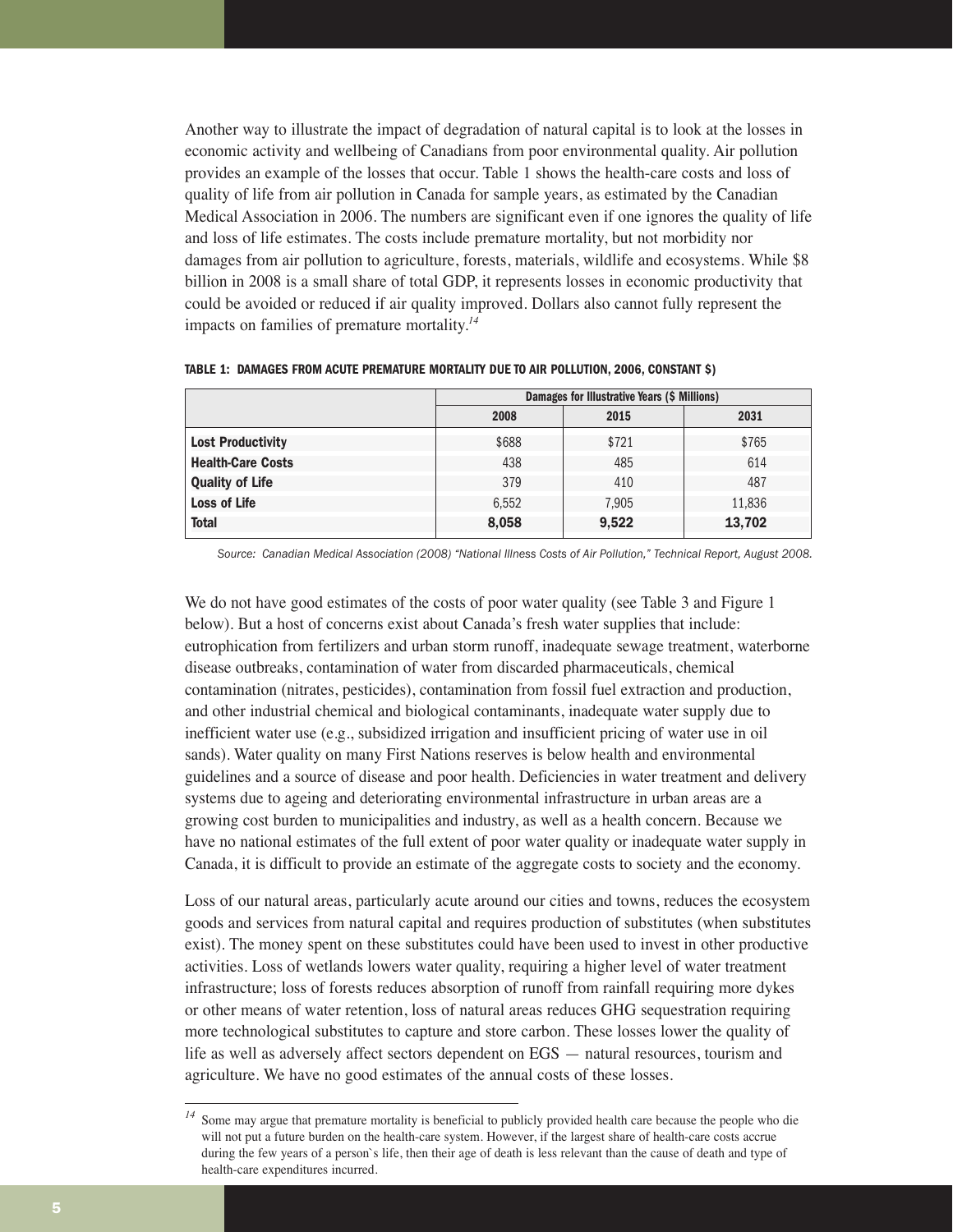The following section looks at the environmental initiatives of recent federal budgets, followed by an assessment of their efficiency and effectiveness. This lays the foundation for the recommended new directions that the federal government could consider in moving forward to help sustain Canada's natural capital and build a more robust economy.

## ENVIRONMENTAL INITIATIVES IN THE FEDERAL BUDGETS: 2007-2011

A clean and healthy environment is one of the government of Canada's economic goals set in recent budgets. The others — strong economic growth, income security and employment, a fair and secure marketplace, and promoting innovation and a knowledge-based economy — are also dependent on a sustainable environment, a dependency that deserves more recognition in government objectives; it is the economy *and* the environment. The budgets for 2007 to 2009 identified a number of environmental initiatives that could help build and sustain a more resilient environment and boost Canadian productivity. These cover three main areas: (1) the energy sector — GHG emissions, clean air, and green energy; (2) clean water and land; and (3) green infrastructure. Budgets for 2010 and 2011 added no new substantive environmental initiatives; returning the economy to prosperity took precedence. Key features of the 2007 to 2009 budgets are noted below. With a few exceptions, most of the initiatives provided shortterm incentives or one-time money or funding of limited duration rather than policies that either directly regulated activities that degraded natural capital or priced environmental externalities. No innovative environmental initiatives emerged.

Greenhouse Gas Emissions (GHGs), Clean Air, and Green Energy: Canada does not have binding regulation limiting GHG emissions or air contaminants (sulphur and nitrogen oxides, particulate matter, ozone, carbon monoxide). Policy direction is provided by non-binding guidelines. The current GHG reduction targets are to reduce emissions 17 percent below their 2007 levels by 2020. Guidelines for ambient air quality levels for air contaminants develop hourly to yearly targets. The 2007 and 2008 budgets saw the introduction of a number of ecoENERGY programs. The Clean Energy Fund  $-$  \$1 billion over five years  $-$  was introduced in the 2009 budget to support "the development and demonstration of technologies, including large-scale carbon capture and storage projects."*<sup>15</sup>* Policies introduced thus far are largely focused on funding programs to develop technologies to sequester carbon and clean coal (e.g., the \$1.5 billion Canada ecoTrust for Clean Air and Climate Change); R&D for fuelefficient vehicles; subsidies for investments to reduce energy consumption and for renewable energy development; and regulations such as fuel efficiency standards for cars and light trucks. Subsidies to industry included: extension of accelerated capital cost allowance (ACCA) to industries that invest in equipment that improves energy efficiency and equipment acquired prior to 2020 for renewable energy including wave, solar, tidal and waste-to-energy technologies; extended ACCA to stationary equipment in clean energy generation systems in 2010; and a \$2 billion (over seven years) program to subsidize the production of renewable fuels. Consumers received subsidies of up to \$2000 to purchase a fuel-efficient vehicle (a fund of \$160 million over two years that also included a levy on fuel-inefficient vehicles) and a payment for scrapping an older fuel-inefficient vehicle (through the fund of \$36 million from 2008 to 2010). There were also subsidies to retrofit homes to improve energy efficiency and

*<sup>15</sup>* "Canada's Economic Action Plan," Government of Canada (2009) Budget. P. 179.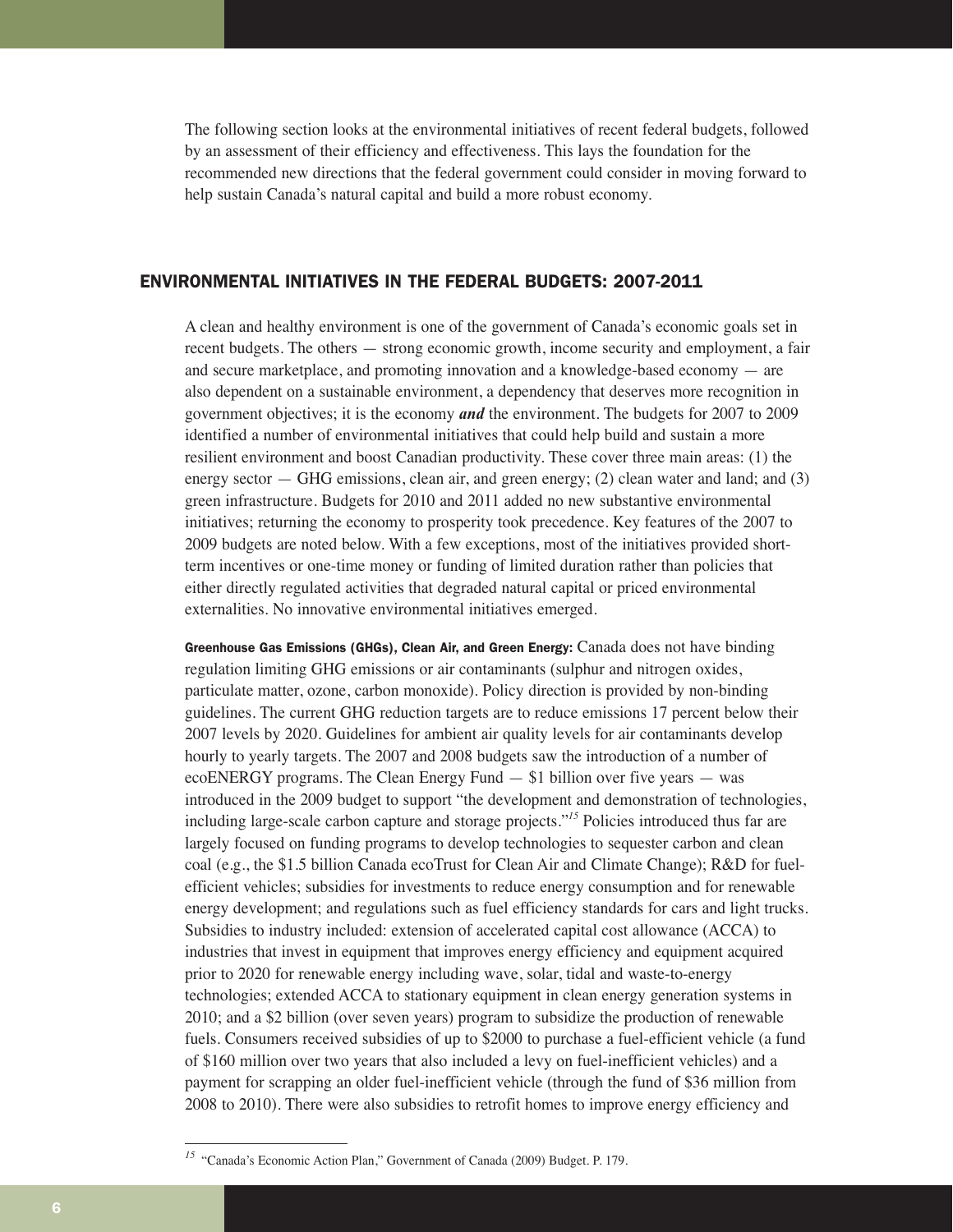encourage the development and installation of new energy products, and foster improved techniques in home construction and renovation.*<sup>16</sup>* These subsidies were to end in 2011, but the 2011 budget extended the program to March 31, 2012. However the program has now reached its goal of registering 250,000 homeowners, so will no longer accept any additional registrants. The maximum total grant is \$5000 with subsidy amounts specified for a list of eligible investments that range from \$40 for five electronic thermostats for electric baseboard heat to \$4375 for installation of a ground or water source energy-earth heating system (often referred to as geothermal). Conditions for eligibility were prescriptive, requiring a pre-retrofit energy assessment of the whole dwelling unit by a licensed service organization as well as a postretrofit inspection. Budgets over the five years continued the tax credit introduced in 2006 to transit users who held a minimum of a monthly transit pass. Information campaigns were another feature in the ecoEnergy programs.

A National Water Strategy was announced in the 2007 budget with goals to improve protection of drinking water and decrease untreated wastewater. These were time-limited programs to remove contaminated sediments in major water bodies such as the Great Lakes, Lakes Simcoe and Winnipeg and funding of programs to protect oceans, help prevent pollution along the coasts, support fisheries research and help improve drinking water and wastewater treatment on First Nations. Total funding for these programs was less than \$100 million for the period they ran (typically less than three years).

Clean Land: Solid waste disposal and encouraging efficient land use comprised the goals of this program, but little has been done to achieve these goals. Most of the funding was allocated to the protection of ecologically sensitive land in the form of protected areas and species (e.g., \$225 million for the Nature Conservancy of Canada to conserve ecologically sensitive land in southern Canada and \$30 million for sustainable land and resource management development in the Great Bear Rainforest, \$5.5 million for a national park in Labrador and \$110 million for the Species at Risk Act).

Green Infrastructure: Budgets prior to 2009 provided funding for provincial and municipal public transit capital investment, but these were typically time-limited. For example, the 2008 budget allowed for a \$500 million trust to be allocated on a provincial-territorial per-capita basis for public transportation, provided public commitments to a project were made before March 31, 2008 and funds drawn down over the subsequent two years. A big change came with the 2008 budget, where the government made permanent a transfer of \$2 billion annually to the provinces to be spent at the municipal level to support sustainable environmental infrastructure projects — the Gas Tax Fund. These projects could include public transit, water and wastewater treatment, community energy systems and solid waste treatment. The funds come from the federal fuel excise tax on motor vehicles. The transfer of a share of the gas tax was originally part of the 2006 budget, but it was the 2009 budget that fixed the amount and made it permanent. The 2009 budget also introduced the Green Infrastructure Fund — \$1 billion over five years — but it was initially vague on what the Fund would cover. The only example of sustainable infrastructure provided at that time was energy transmission lines that "will contribute to improved air quality and lower carbon emissions."*<sup>17</sup>*

<sup>&</sup>lt;sup>16</sup> Government of Canada (2010) Budget. "Leading the Way on Jobs and Growth."

*<sup>17</sup>* Government of Canada (2009) op. cit. P. 144.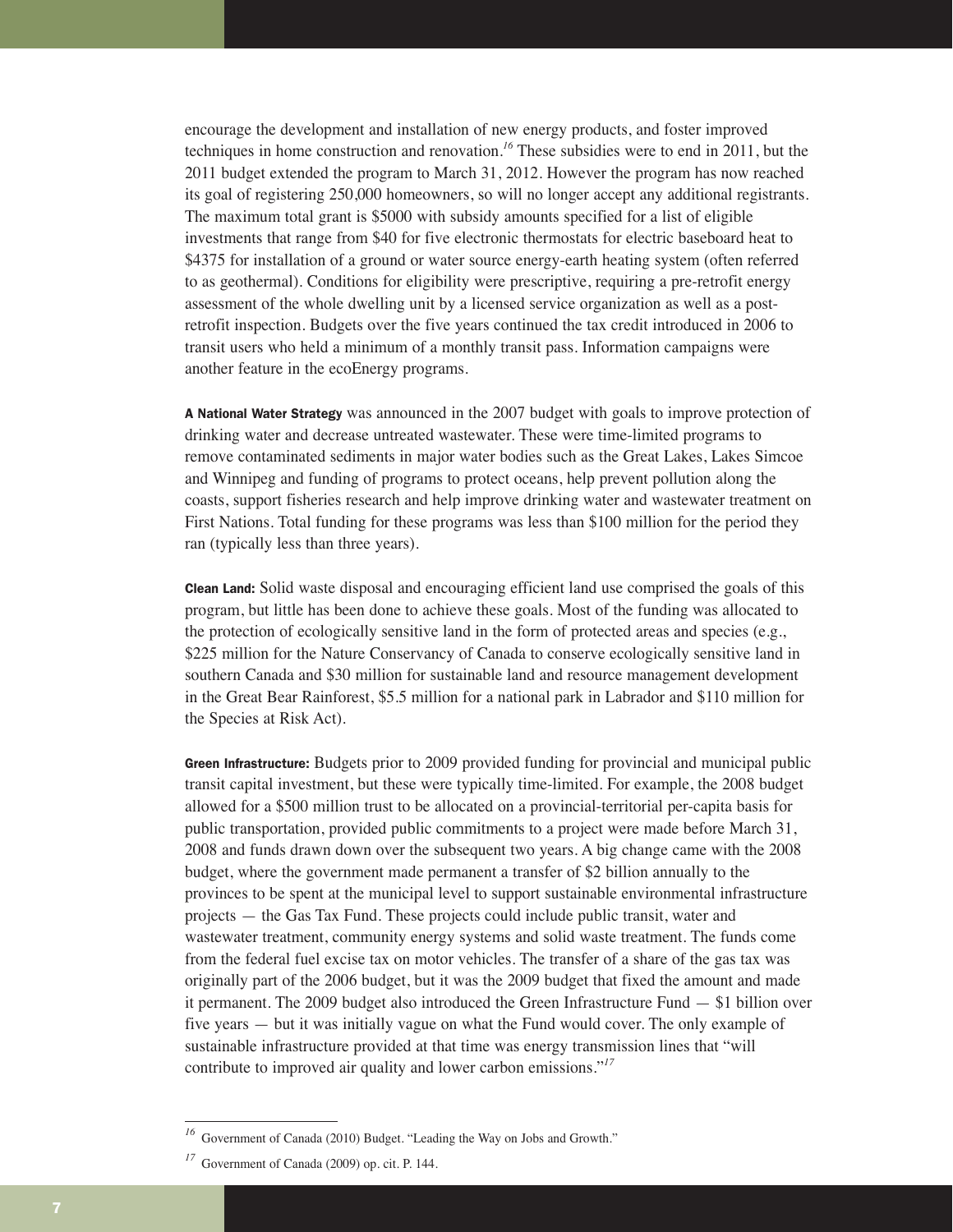Infrastructure Canada*<sup>18</sup>* now defines green infrastructure projects as those that promote cleaner air and water and reduce GHGs. All projects must be cost-shared with provincial, territorial, and/or municipal governments. Eligible projects fall into the following categories: wastewater infrastructure, green energy generation and transmission, solid waste, carbon transmission and storage. The fund is now fully subscribed, so no new projects can apply. The total budget was reduced by \$215 million, with \$170 million transferred to other programs and \$45 million cut as a result of the government's Strategic Review process. An example of one funded project illustrates one potential the program had. BC's Northwest transmission line is a 335-kilometre line into a remote region of the province previously served by diesel generation. The \$400 million line will allow households and industry in the region access to BC's largely hydroelectric system as well as provide renewable electricity generators (wind, small hydro, biomass) located in the region access to markets. Without this sort of investment, these renewable sources, often located far from existing grids, could not get their electricity to the market and hence, reduce the potential for green energy development. BC's line is the only major transmission line funded in the program. Finally, the \$33 billion major infrastructurespending program (over seven years) of the 2007 budget could include green infrastructure projects if they were shovel-ready, such as public transit.

Regulatory Changes. Few regulatory initiatives covering the environment were introduced under federal budgets of the past five years. The government announced early in 2008 that corporate average fuel efficiency guidelines (CAF-C) for cars and light trucks would become mandatory in 2011, and pegged at the levels set in the CAFE standards in the US. These regulations apply to new vehicles coming off the assembly line and it will thus take time for air quality improvements to reflect the greater fuel economy (and hence, fewer emissions from fossil fuel combustion). There are still a relatively small number of hybrid and other highly fuel-efficient vehicles being sold annually in Canada. Vehicles also have to be maintained by their owners to ensure optimum performance. Inspection of vehicle emissions is under provincial/municipal authority. A number of regulatory changes that affect the environment were also introduced in Budget 2009. A controversial one was the announcement of revisions to streamline regulatory approvals under the *Canadian Environmental Assessment Act, Fisheries Ac*t, and *Navigable Waters Act*. The stated goal of the regulatory reform was "to drive efficiencies in assessing environmental and other impacts of infrastructure projects without compromising protection of the environment."*<sup>19</sup>* In Budget 2010, the government announced it would move the responsibility for environmental assessment of large energy projects from the Canadian Environmental Assessment Agency to the National Energy Board and Canadian Nuclear Safety Commission for their respective energy sources. Under a revised *Canadian Environmental Assessment Act,* projects would face either a provincial or federal assessment, but not both, as was the current case. If the provincial assessment process was no less binding than the federal process, the federal process could be waived. The provision was controversial because environmental proponents feared that there would be less oversight over projects that might damage the environment than in the past. These changes were also a surprise to the environmental community because of the lack of consultation.

See http://www.infrastructure.gc.ca/prog/gif-fiv-eng.html

*<sup>19</sup>* Government of Canada (2009) op. cit.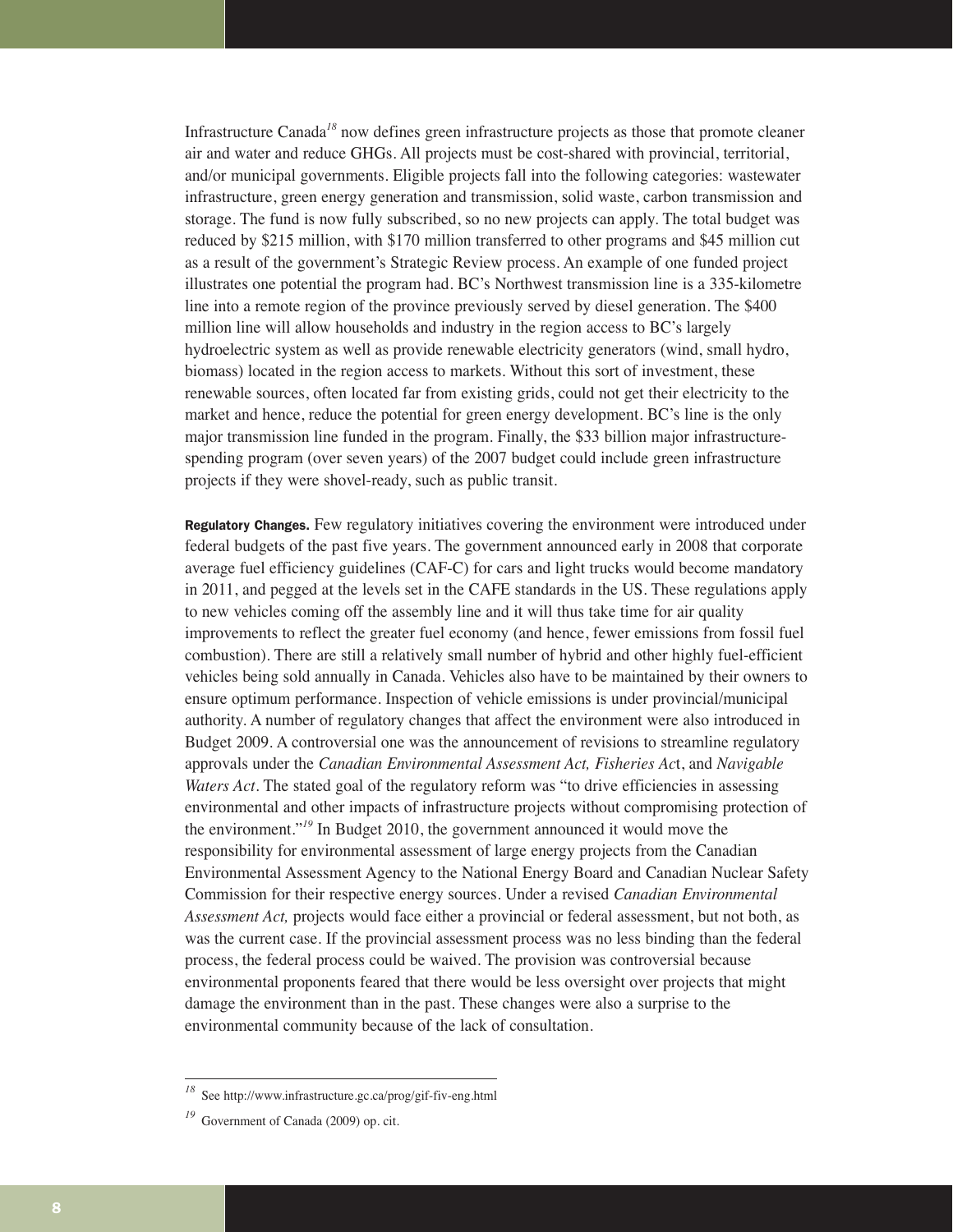## IS CANADA EFFICIENTLY AND EFFECTIVELY ACHIEVING ITS ENVIRONMENTAL GOALS?

Using the framework for environmental policies as set out by the budgets over the past five years, I ask if the policies are efficient and cost-effective, and whether they have helped us achieve environmental goals.

Progress on Environmental Goals: The Treasury Board annually examines the government's progress in meeting its policy goals. The goal of interest is a clean and healthy environment. The most recent report looks at expenditures connected to the environment and a limited set of performance indicators.*<sup>20</sup>* Table 2 presents the trends in total federal spending for all ministries connected to Canada's natural capital (predominately Natural Resources Canada and Environment Canada) from 2007 to 2010 and shows that it has fallen in both absolute terms and relative to total government spending from 2007 to 2011, albeit an improvement has occurred from 2008-09 to the most recent data.*<sup>21</sup>*

| <b>Fiscal Year</b> | \$ billions | % of Total Government<br><b>Spending</b> |  |
|--------------------|-------------|------------------------------------------|--|
| 2007-08            | 4.6         | 1.98                                     |  |
| 2008-09            | 2.6         | 1.09                                     |  |
| 2009-10            | 3.3         | 1.20                                     |  |
| 2010-11            | 3.7         | 1.37                                     |  |

#### TABLE 2: TRENDS IN TOTAL FEDERAL SPENDING ON A "CLEAN, HEALTHY ENVIRONMENT"

*Sources: Treasury Board (2010), data from Figure 2.9, p. 34. Treasury Board (2011), data from http://www.tbssct.gc.ca/ppg-cpr/ps-dp-eng.aspx?Rt=1049&Pa=1230&Gc=1644, accessed October 3, 2011.*

Table 3 presents environmental performance indicators for air and water quality, biodiversity and greenhouse gases (GHGs). Many of these indicators were presented in the Treasury Board's assessment of the federal government's performance. As the table indicates, the trends are mixed. There has been improvement in average ambient air quality with respect to sulphur dioxide, but particulate matter, ground-level ozone and volatile organic compounds remain a concern, as does water quality, biodiversity and GHG emissions. Figure 1 illustrates that nitrates in water are a growing concern over time, while phosphates are undergoing a net decline. Suffice it to say that the indicators do not paint a picture of widespread environmental health and some Canadians, notably First Nations residents, have extremely poor water quality. The GHG indicator is particularly concerning because as the previous section illustrated, the vast majority of

*<sup>20</sup>* Report of the Treasury Board of Canada (2010) *Canada's Performance 2009-2010, Government of Canada's Contribution*. Accessed at: http://www.tbs-sct.gc.ca/reports-rapports/cp-rc/2009-2010/cp-rc-txt-eng.asp#clean, on 12 November 2011.

*<sup>21</sup>* Due to the different ways of presenting the data from year to year, it is difficult to disaggregate into specific government initiatives. To get a fulsome picture of total government spending on environmental initiatives, provincial and municipal data is also needed, an exercise beyond the scope of this paper. Recent data from the Parliamentary Budget Officer (see the Expenditure Monitors available at: http://www.parl.gc.ca/PBO-DPB/documents/Expenditure\_Monitor\_2011Q1\_EN.pdf , and similarly for other quarters) identifies reductions in grants and contributions to Environment Canada which fell by 82 percent in the first quarter of fiscal year 2011-12 compared to Q1 of the previous year, and 69 percent in Q2 of 2011-12 compared to the previous year. No specific explanation was provided to the PBO for the reductions, nor is a dollar amount provided. How these cuts affect programs described in this paper is unknown, but they likely will affect some aspects of environmental protection (e.g., the elimination of atmospheric ozone monitoring in the Arctic).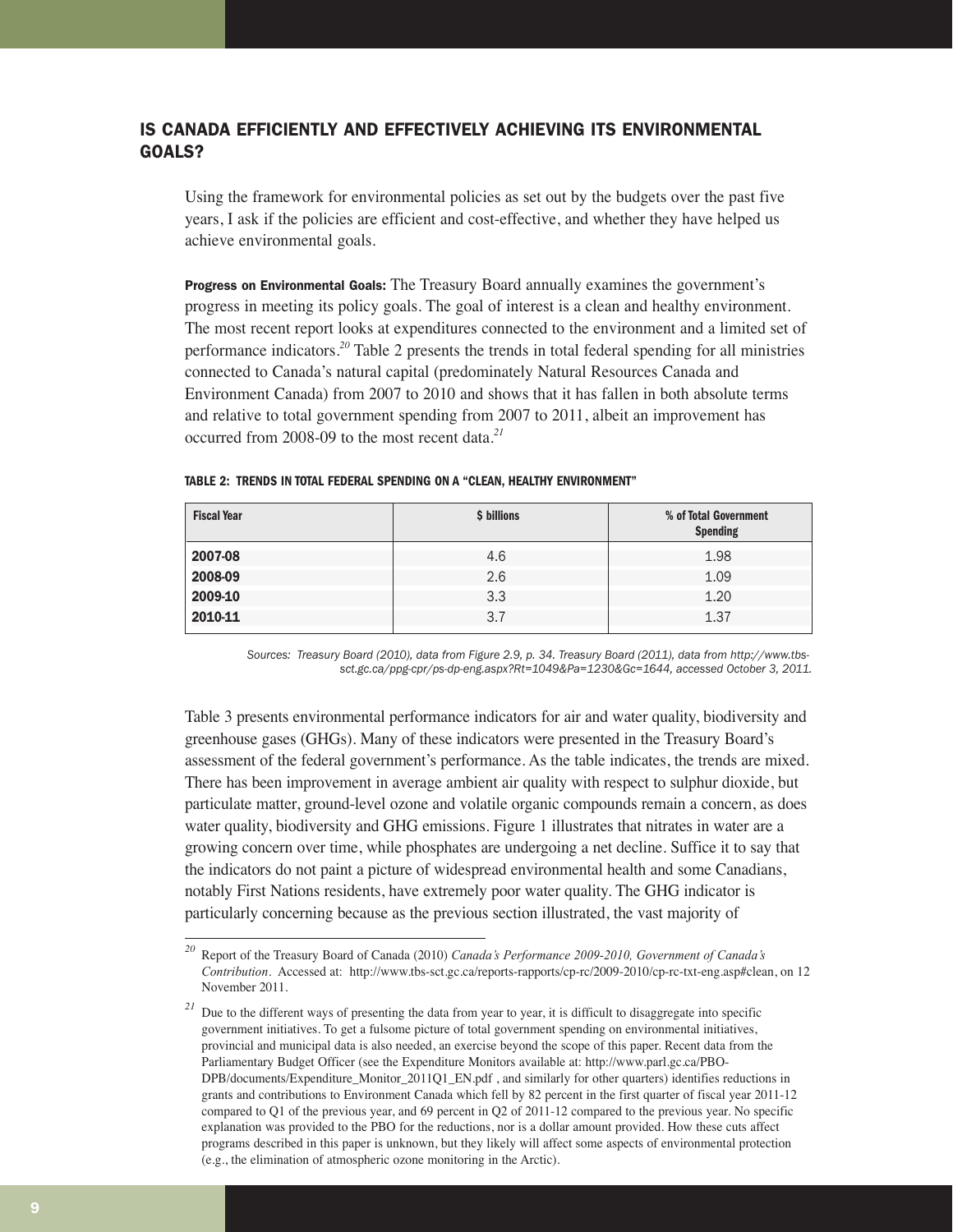environmental initiatives in the budgets were targeted at reducing energy consumption from fossil fuels. Over the time period for which data is available, while energy intensity (e.g., gigajoules of energy used per dollar of output) has generally fallen, energy production and consumption rose substantially from 2000 to 2008. The next section discusses the role policy may have played. Overall, the trend in environmental quality is at best, ambiguous.

| <b>Indicator</b>                                        | Percent or level change 2000-2008                                                                                                                     |
|---------------------------------------------------------|-------------------------------------------------------------------------------------------------------------------------------------------------------|
| Ambient air quality: ground-level ozone                 | Rose 11%                                                                                                                                              |
| Ambient air quality: particulate matter,<br>2.5 microns | Relatively no change at a level of around<br>10 micrograms/cubic meter                                                                                |
| Ambient air quality: volatile organic<br>compounds      | Fell from approximately 160 parts per billion (ppb) to<br>125 ppb 2000-2002, then rose to 135 ppb in 2003 and<br>fluctuated around this level to 2008 |
| Ambient air quality: sulphur dioxide                    | Fell by close to 50% from 4ppb to 2 ppb                                                                                                               |
| Water quality                                           | Approximately 40% of 153 sampled sites (2005-2007) rated<br>very good to excellent, 60% rated fair, marginal, to poor.                                |
| <b>Biodiversity</b>                                     | 259 species at risk reassessed in June 2010 found 13%<br>improved, 20% declining, 61% no change                                                       |
| Greenhouse gas emissions                                | Rose from 469 megatonnes $CO2$ equivalent to 597 MtCO <sub>2</sub> -e.                                                                                |

## TABLE 3: ENVIRONMENTAL PERFORMANCE, 2000-2008

*Sources: Treasury Board (2010), Environment Canada, National Air Pollution Surveillance Network, accessed at www.ec.gc.ca/rnspa-naps/Default.asp?lang \_ En&n \_ 5C0D33CF-1 on November 13, 2011.*

## FIGURE 1: NUMBER OF SITES WITH INCREASING, DECREASING, OR CONSTANT LEVELS OF NITRATES AND PHOSPHORUS IN WATER SUPPLIES, IN 1990 VERSUS 2006



*Source: Data assembled from federal and federal-provincial water quality monitoring programs and analyzed by Environment Canada. Accessed at: www.ec.gc.ca/ indicateurs-indicators/default.asp?lang \_ En&n \_68DE8F72-1, on November 13, 2011.*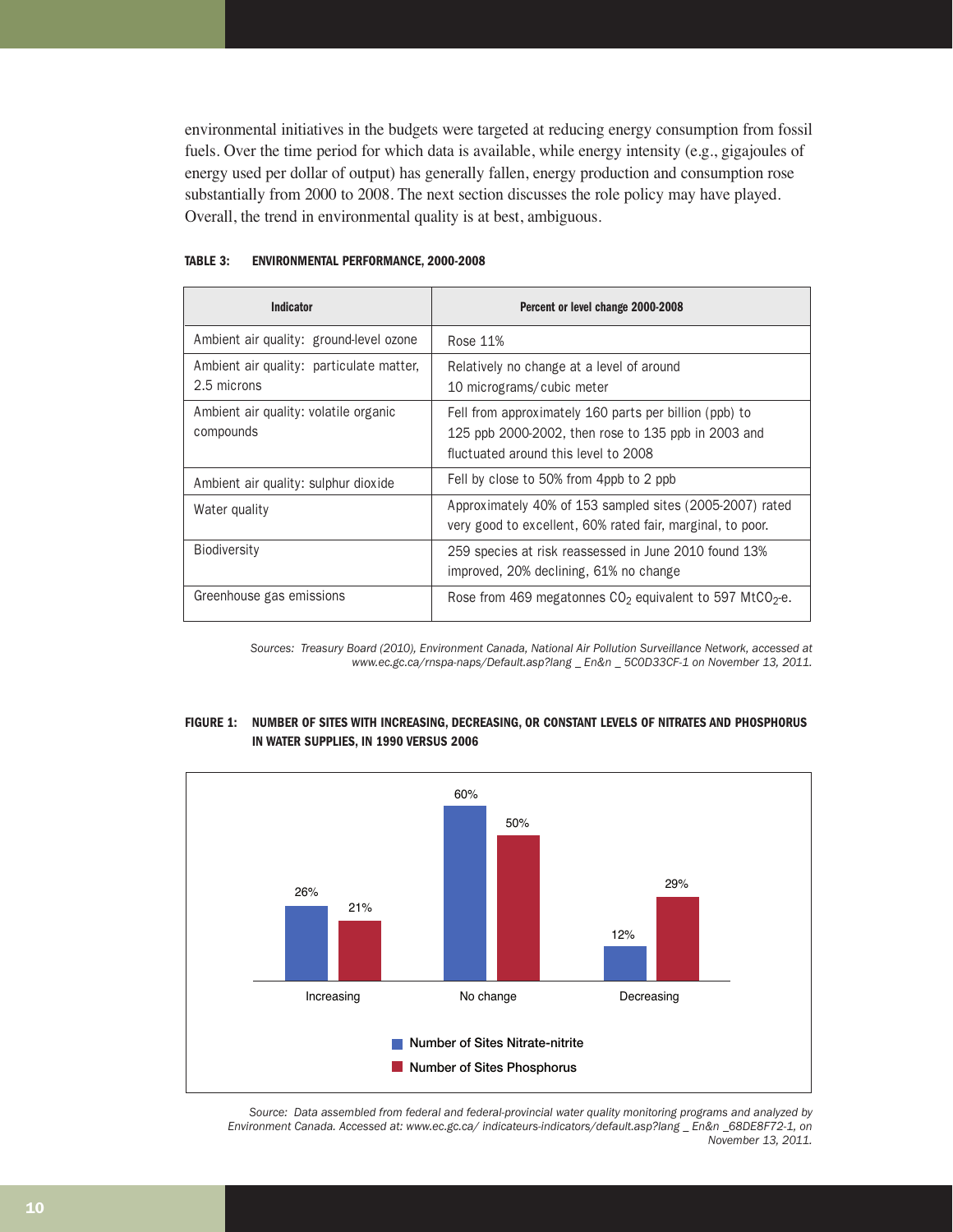Environmental Infrastructure Investments: The Gas Tax Fund (GTF) can improve environmental quality if the funds are used to improve public transit and investment in environmental infrastructure. Public transit reduces congestion on roads, saves people time and improves goods' movement, which helps reduce the cost of delivering freight across the country. Getting people out of their cars also reduces air pollution and GHG emissions. A full accounting of expenditures to the present is not yet available, but Infrastructure Canada reports that over the period 2005-2008, approximately \$1.39 billion dollars of a total \$1.8 billion was spent on public transit, solid waste and water and wastewater investments, illustrating the value of the program to many cities and towns across the country.*<sup>22</sup>* The GTF can thus be a vital contributor to protecting and enhancing environmental infrastructure, but it is also important to assess the effectiveness of the fund — does it yield projects that would satisfy a robust full social benefit and cost accounting, and not just funds that have to be spent? The GTF, if the funds are efficiently and effectively spent to improve environmental quality, can be seen as a payment for ecosystem services — the payment is the tax on vehicle gasoline and diesel fuel use. The link would however be more direct if the federal fuel excise tax were based on emissions of air contaminants and GHGs.*<sup>23</sup>* The Green Infrastructure Fund (GIF) has now committed all its available funding as noted above, but actual spending continues to ramp up as estimated in a report by the Office of the Parliamentary Budget Officer.*<sup>24</sup>* According to Infrastructure Canada's web page,<sup>25</sup> there are 17 projects announced to date, of which the federal government's planned expenditures total \$130 million for the BC transmission line, \$71 million for upgrades to a hydroelectric facility in the Yukon, a maximum of \$254.5 million for nine wastewater treatment investments (eight in Ontario and one in Manitoba), and \$170.8 million for various types of garbage-to-energy projects, all of which are in Quebec.

## Are the Environmental Policy Priorities over the Past Five Years Efficient and Cost-Effective?

The federal government assessed several of its programs targeted at achieving a clean and healthy environment. Infrastructure Canada's assessment of the GTF as of 2008 found it delivered projects with low administrative costs, got the funds to projects quickly and targeted environmentally appropriate projects. The question of whether the individual projects were costeffective and whether resources were allocated efficiently requires detailed analysis at the provincial and municipal level. Estimates of cost efficiency are difficult to obtain. Transport Canada provides some estimates of the cost effectiveness of programs in terms of GHG emission reductions.<sup>26</sup> Table 4 presents the results as cited in the report. Note that there is huge variation in the cost per tonne reduced from quite low levels to costs per tonne well above any of the current taxes or implicit prices per tonne of carbon. Indeed, the top two are well above what the GHG models from sources such as the National Round Table on the Environment and

*<sup>22</sup>* http://www.infrastructure.gc.ca/pd-dp/eval/nse-esn/nse-esntab08-eng.html, accessed November 14, 2011.

<sup>&</sup>lt;sup>23</sup> See Mintz, J. and N. Olewiler ((2008) "A Simple Approach for Bettering the Environment and Economy: Restructuring the Federal Fuel Excise Tax," Ottawa: Sustainable Prosperity) for a proposal to restructure the federal fuel excise tax.

*<sup>24</sup>* http://www.parl.gc.ca/PBO-DPB/documents/Supplementary\_Estimates\_B\_EN.pdf, accessed November 15, 2011. At the time of that report, actual and planned expenditures totalled less than \$100 million.

*<sup>25</sup>* http://www.infrastructure.gc.ca/prog/gif-fiv-eng.html, accessed February 21, 2012.

<sup>&</sup>lt;sup>26</sup> Transport Canada (2011). "Evaluation of the Clean Transportation Theme of the Clean Air Agenda," July 2011. Accessed at http://www.tc.gc.ca/eng/corporate-services/des-reports-829.htm on November 12, 2011.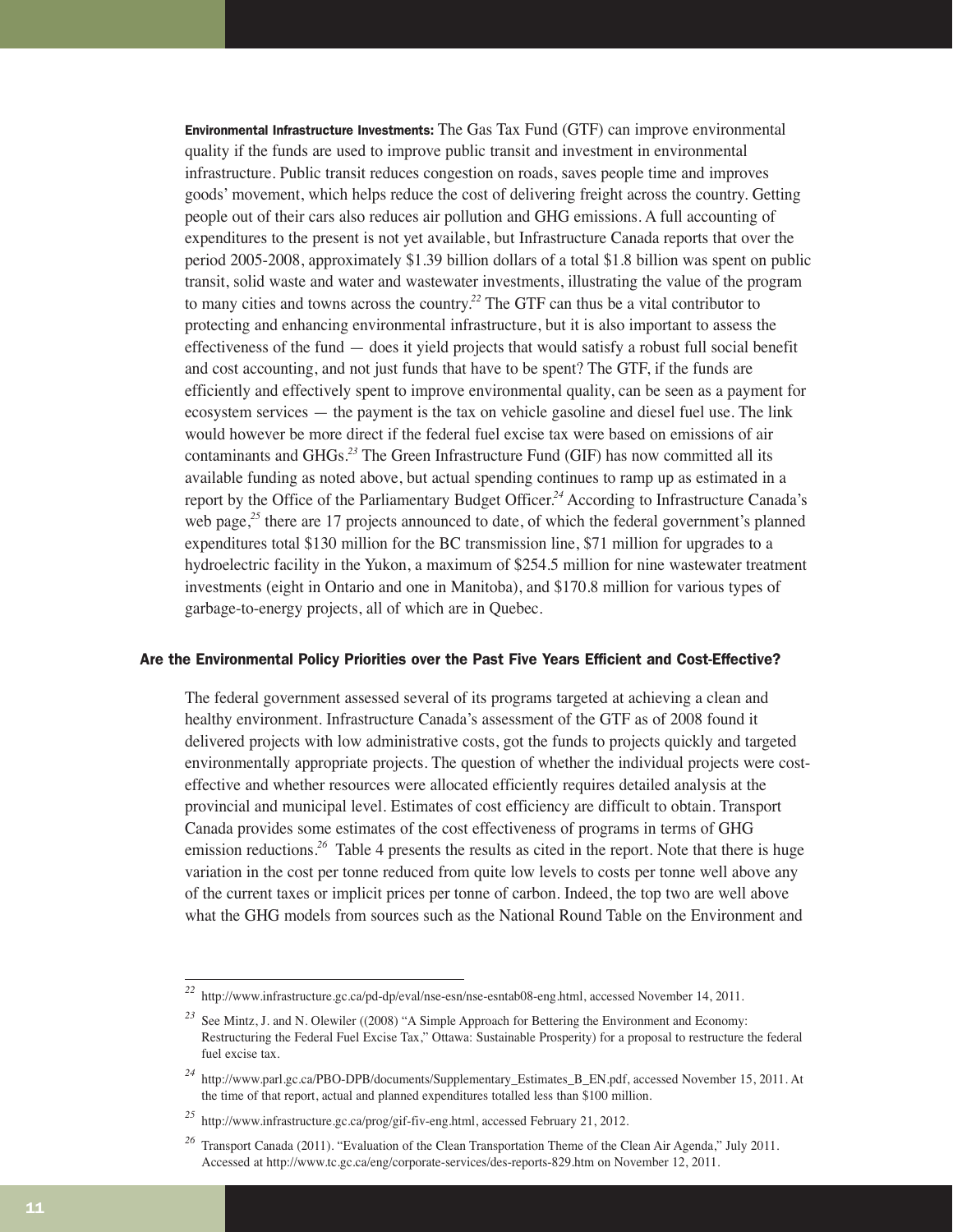Economy say are needed to obtain significant reductions in GHG emissions.*<sup>27</sup>* The most inefficient programs, the ecoAUTO rebate program and the vehicle scrappage program, are outright subsidies — paying people who buy a fuel-efficient vehicle or scrap a gas guzzler. The efficient programs, ecoFREIGHT and ecoTECHNOLOGY for example, were not outright subsidies, but relatively low-cost information programs (e.g., videos and webinars) that helped industry reduce its fuel consumption and learn about alternative technology and practices. EcoMOBILITY is another relatively low-cost program that collates and communicates best practices on travel-demand management to transportation planners and municipalities. However, it should be noted that it is challenging to accurately identify the GHG reductions that result specifically from information and outreach programs without confounding effects. The next section looks more in depth at why energy subsidy programs are likely to be inefficient — they fail to reach their targets or do so at high cost.

| <b>Program</b>                     | <b>Total Expected</b><br><b>Discounted Reductions</b><br>to 2025 (Mt) | <b>Total Program</b><br><b>Allocation</b><br>(undiscounted \$million) | <b>Discounted Program</b><br>Costs (\$/tonne) |
|------------------------------------|-----------------------------------------------------------------------|-----------------------------------------------------------------------|-----------------------------------------------|
| <b>EcoFREIGHT</b>                  | 12.70                                                                 | \$33                                                                  | \$2.35                                        |
| ecoTECHNOLOGY for vehicles         | 1.71                                                                  | 15                                                                    | 7.94                                          |
| <b>EcoMOBILITY</b>                 | 0.98                                                                  | 10                                                                    | 9.20                                          |
| Marine Shore Power Program         | 0.04                                                                  | 6                                                                     | 127.26                                        |
| National Vehicle Scrappage Program | 0.07                                                                  | 92                                                                    | 1,230.47                                      |
| ecoAUTO Rebate Program             | 0.06                                                                  | 264                                                                   | 4,541.57                                      |

#### TABLE 4: COST EFFECTIVENESS OF TRANSPORT PROGRAMS TO REDUCE FOSSIL FUEL ENERGY CONSUMPTION, COSTS PER TONNE OF GHG EMISSION REDUCTIONS

*Source: Transport Canada (2011) "Evaluation of the Clean Transportation Theme of the Clean Air Agenda," July 2011, Table 9, page 32. Accessed at http://www.tc.gc.ca/eng/corporate-services/des-reports-829.htm on November 13, 2011,* 

## The High Cost of Energy Subsidies

## SUBSIDIES TO CONSUMERS

Energy subsidies to consumers provide financial incentives to reduce energy consumption. Their rationale is that they can address the public good problem — people underinvest when the benefits of reducing one's own consumption of energy in the form of cleaner air and reductions in GHG emissions spill over to others who haven't paid for the investment. But subsidies can be inefficient and costly due to the following problems:

1. Subsidies designed to induce switching to electricity from fossil fuels (e.g., hybrid-electric vehicles, home heating) typically do not take into account the method of generating the electricity. If electricity is from existing hydroelectric dams or other forms of renewable energy, there are no air contaminants or incremental GHG emissions. If electricity is from

*<sup>27</sup>* National Round Table on the Environment and the Economy (2009) *Achieving 2050: A Carbon Pricing Policy for Canada*. Ottawa, ON: Government of Canada.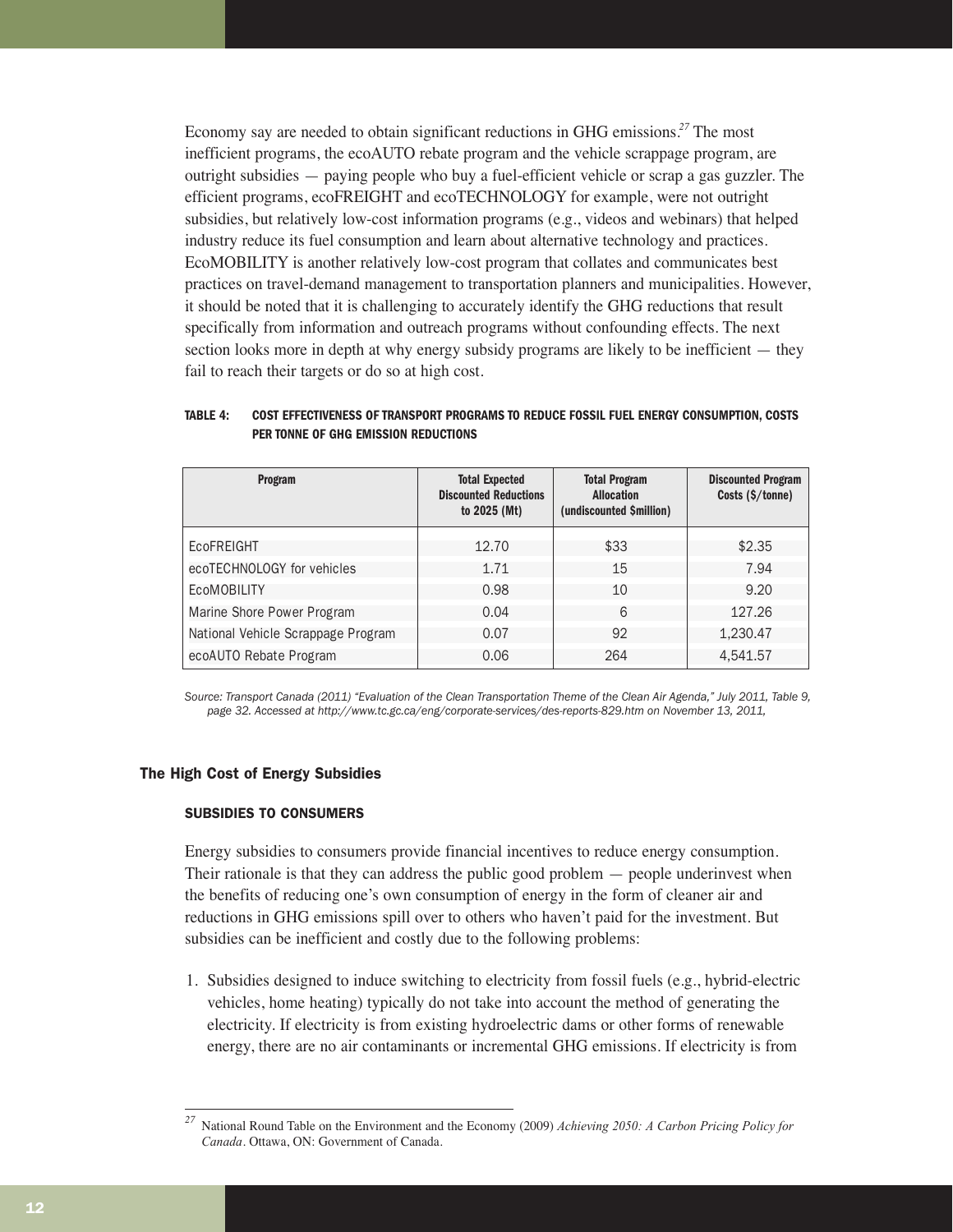coal-fired plants, there are large environmental impacts. Electricity from natural gas is an intermediate case; if it substitutes for coal or diesel to generate electricity or fuel trucks, emissions fall; if it replaces or augments renewable generation, emissions rise. There is also the issue of the environmental impact of the whole supply chain from resource extraction to end-user. All energy production affects the environment; the question is which sources are the least damaging. The other issue is that many consumers do not have a choice over their source of electricity. Some provinces, e.g., Ontario and Alberta, allow some choice over supplier, but these markets thus far are fairly small with few consumers opting to pay what are typically higher rates for green electricity. Residents of the hydroelectric regulated utilities (BC, Quebec, Manitoba) have uniform rates for electricity. The impact of a federal subsidy program to induce substitution to electricity from fossil fuels will thus vary considerably in its impact across the country.

- 2. By lowering operating costs of energy using equipment (e.g., higher fuel efficiency vehicles), use of the equipment may actually rise and total consumption may swamp the energy efficiency per unit of consumption. This is known as the rebound effect; total emissions from energy-using goods equal emissions per unit of use times the amount of use, hence the ambiguity in the total impact. Regulations to mandate greater fuel efficiency of vehicles lower the marginal cost of driving and can lead to more kilometres traveled.
- 3. It is difficult to target programs to avoid attracting free riders. These are people that would have purchased the energy-saving equipment even without the subsidy. Estimates of free ridership vary considerably from a low of around 12 percent to almost 90 percent.*<sup>28</sup>* Transport Canada cites two studies examining the ecoAUTO rebate program.*<sup>29</sup>* Approximately 169,000 vehicles were purchased under this program over 21 months ending December 31, 2008 and examinations of the program estimated that at least 80 percent of the buyers were free riders. Home energy retrofits are also an example of potential free ridership, although the cost of an energy audit may have been a deterrent. Another program where free riders have led to less-than-expected behavioural changes is the tax subsidization of transit pass holders. The objective of this tax expenditure was to induce more people to ride public transit. While transit ridership has gone up in a number of Canadian cities, there is anecdotal evidence that a large number of the claimants of the tax deduction had monthly or annual transit passes before the policy came into effect. Rising gasoline prices, insurance costs, and parking fees may be a more significant incentive to switch to public transit than the tax deduction. The net impact of this tax expenditure warrants more investigation.

*<sup>28</sup>* Eto et al. ((2000) "Where did the Money Go? The Cost and Performance of the Largest Commercial Sector DSM Programs," *Energy Journal* 21(2): 23) found free ridership of 12.2 percent for commercial DSM programs, while Malm ((1996) "An Actions-based Estimate of the Free Rider Fraction in Electric Utility DSM Programs," *Energy Journal* 17(3): 41) estimated it at 89 percent for heating system subsidies.

*<sup>29</sup>* Transport Canada (2011) op. cit.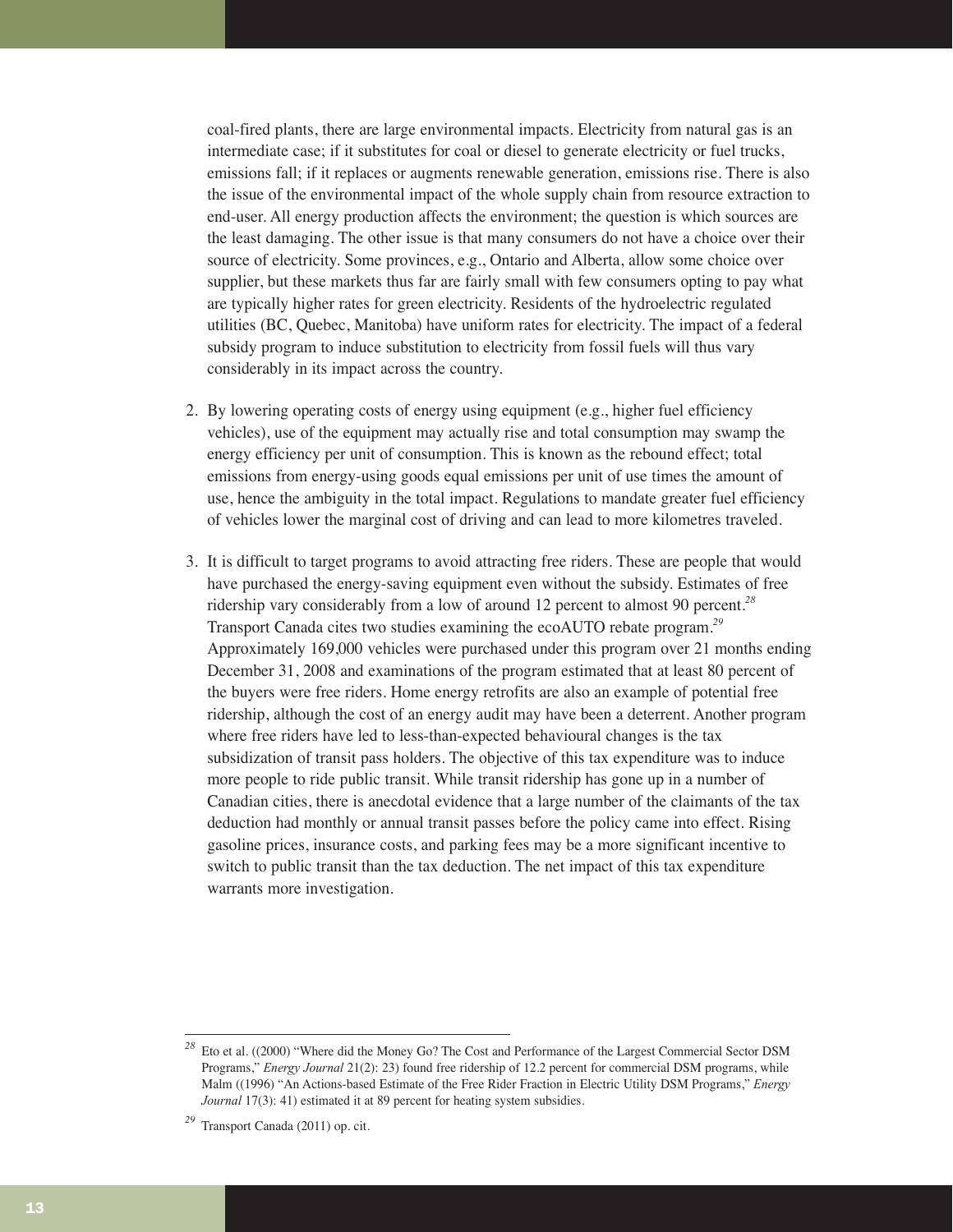- 4. Programs may not have a high enough adoption rate to be effective in reaching targets and hence, not cost-effective. Studies of demand-side management programs in the US found that subsidies to the purchase of energy-efficient equipment led to very little take-up and may be quite expensive per unit of energy saved. Programs may also have perverse effects depending on the elasticity for demand of the energy-efficient versus inefficient good. Feebate programs have been popular in some countries and provinces. The idea is that you tax the energy-inefficient good and subsidize the efficient one. An example is auto fee-bates. If the price elasticity of demand for high-efficiency vehicles is high, people may be induced by the reduction in price to switch from public transit to a single occupancy vehicle. If demand for gas guzzlers (often high-performance, expensive vehicles) is inelastic, the tax may not dampen demand for these vehicles sufficiently to offset the increased purchase and use of the fuel-efficient vehicles. Because fee-bates apply to new vehicle sales, not used vehicles, the stock of older gas guzzling vehicles are also still on the road. Careful study of demand elasticities is thus advisable prior to the introduction of a subsidy or tax-subsidy program.
- 5. The market is generating better, more energy-efficient products without the need for subsidies, as producers take advantage of new technologies and materials to cut their costs of production. Homes built after 2000 are about 35 percent more energy efficient than ones built in the 1970s. Household appliances consume substantially less electricity per hour of use now than 20 years ago. Refrigerators are more than twice as efficient, washing machines almost three times and dishwashers more than three times as efficient, comparing 1990 to 2005.*<sup>30</sup>* When the market is working well, subsidies are superfluous and represent expenditures that government need not make or could divert to more productive expenditures.

#### SUBSIDIES TO PRODUCERS

Economic arguments for subsidies to producers include infant-industry arguments and economic development (renewable and non-renewable energy sectors); uncertainty and information externalities (exploration expenses); and levelling the playing field when market prices do not reflect environmental impacts (renewable energy subsidies). Another argument is to enhance energy security (less likely a rationale in Canada — an energy superstar). While the federal government has put time limits on some of its subsidies to producers — a strategy that is useful when trying to level the playing field for start-up industries such as renewables there are other subsidies that have lasted long beyond their economic rationales, and others that were simply misguided.

In the latter category are the subsidies to biofuels, particularly corn ethanol. The 2007 budget introduced ethanol subsidies as part of \$2 billion in funding announced for biofuels. An amendment to the *Canadian Environmental Protection Act* in 2008 required five percent ethanol in gasoline by 2010. The net impact of producing ethanol from crops on the environment has been examined in a number of studies that look at the cradle-to-the-grave

*<sup>30</sup>* Natural Resources Canada ((2009) "Improving Energy Performance in Canada," Report to Parliament under the *Energy Efficiency Act for the Fiscal Year*, 2007-2008) is the source for these energy efficiency estimates.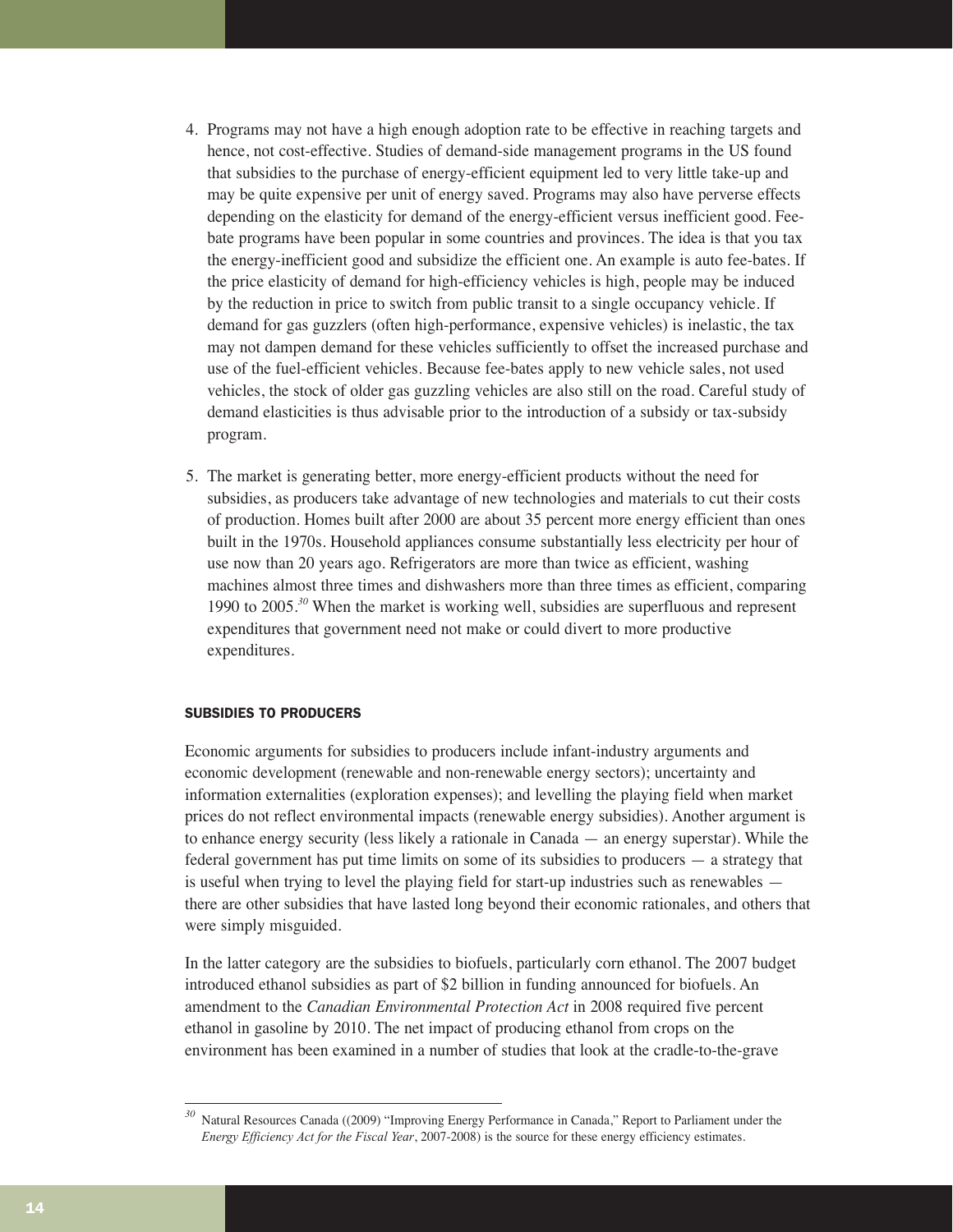lifecycle — all aspects of the pathway from production to combustion. The production of corn is energy and pollution-intensive, hence giving rise to the possibility that expanding corn production to produce fuel will worsen environmental quality. Moreover, there are general equilibrium effects. Regulations and subsidies increase the demand for ethanol, driving up the price of corn (and other plants as fuels). Agricultural producers who feed corn to their animals will see their costs, and hence food prices, rise. One estimate puts the potential food price increases at 1.1 percent for Canada as a result of corn ethanol subsidies.*<sup>31</sup>* As was the case for some of the other energy subsidies, the policy may also be cost-ineffective. Auld estimates that the cost of reducing GHGs with the ethanol subsidies is approximately \$368/tonne — a price higher than many other methods of reducing GHGs.*<sup>32</sup>* Ethanol is less energy-dense than gasoline or diesel. Energy density refers to the amount of energy stored in a given volume or weight of the fuel. The less dense the fuel, the more of it is required to move a vehicle a given distance. In an economic sense, a less dense fuel will be inefficient in use unless its cost per distance driven is less than that of the denser fuel. Given the large subsidies to ethanol, the appropriate comparison to determine efficiency is what the total cost per kilometre driven would be without versus with the subsidy. Estimates of the energy density of ethanol vary depending on the ethanol concentration of the motive fuel and heat values. E85 (85 percent of the fuel is ethanol) has about 75 percent of the Btu/gallon of gasoline.*<sup>33</sup>* Thus, ethanol subsidies and requirements of ethanol content are a costly policy to achieve environmental goals even if one ignores the general equilibrium and cradle-to-grave environmental impacts.

Subsidies to the non-renewable energy sector and mining have existed for many years and their rationale has long since expired. Oil, gas and mineral extraction are not infant industries in Canada. Technological developments have significantly reduced the uncertainty associated with exploration and development. It is difficult to make a case for the need to sustain the existing level of accelerated capital cost allowances (ACCA) for exploration and development. ACCA for oil sands development is being phased out, but the reductions are to the existing level of ACCA for conventional fossil fuel capital assets (30 percent). Numerous studies have made a strong argument for using economic rates of depreciation; it is time to apply this principle to energy and mineral exploration and development to level the playing field across sectors of the economy. For example, the Green Budget Coalition notes that "there is an imbalance between the tax benefits and expenditures provided to promote the virgin extraction of minerals versus much more environmentally sound alternatives of conservation and recycling of metals."*<sup>34</sup>*

McKenzie and Mintz caution that estimation of subsidies to natural resource industries should be done with care.*<sup>35</sup>* Their work is based on an economic model that takes into account taxes, royalties, and other fiscal measures at the federal and provincial levels to estimate the marginal effective tax rates (METRs) on investment. Their analysis thus differs from much of the other

*<sup>32</sup>* Op. cit.

*<sup>31</sup>* Auld, D. (2008). "The Ethanol Trap: Why Policies to Promote Ethanol as Fuel Need Rethinking," *C.D. Howe Commentary* No. 268, July 2008.

*<sup>33</sup>* EIA, US Energy Information Agency (2007). "Biofuels in the U.S. Transportation Sector," http://www.eia.gov/oiaf/analysispaper/pdf/tbl12.pdf, accessed 23 February 2012.

*<sup>34</sup>* Green Budget Coalition (2011) "Preliminary Recommendations for Budget 2012," http://www.greenbudget.ca/2012/prelim.html accessed on November 15, 2012. P. 4.

*<sup>35</sup>* McKenzie, K. J. and J. Mintz (2011), "The Tricky Art of Measuring Fossil Fuel Subsidies: A Critique of Existing Studies," University of Calgary School of Public Policy Research Paper. Sept. 2011.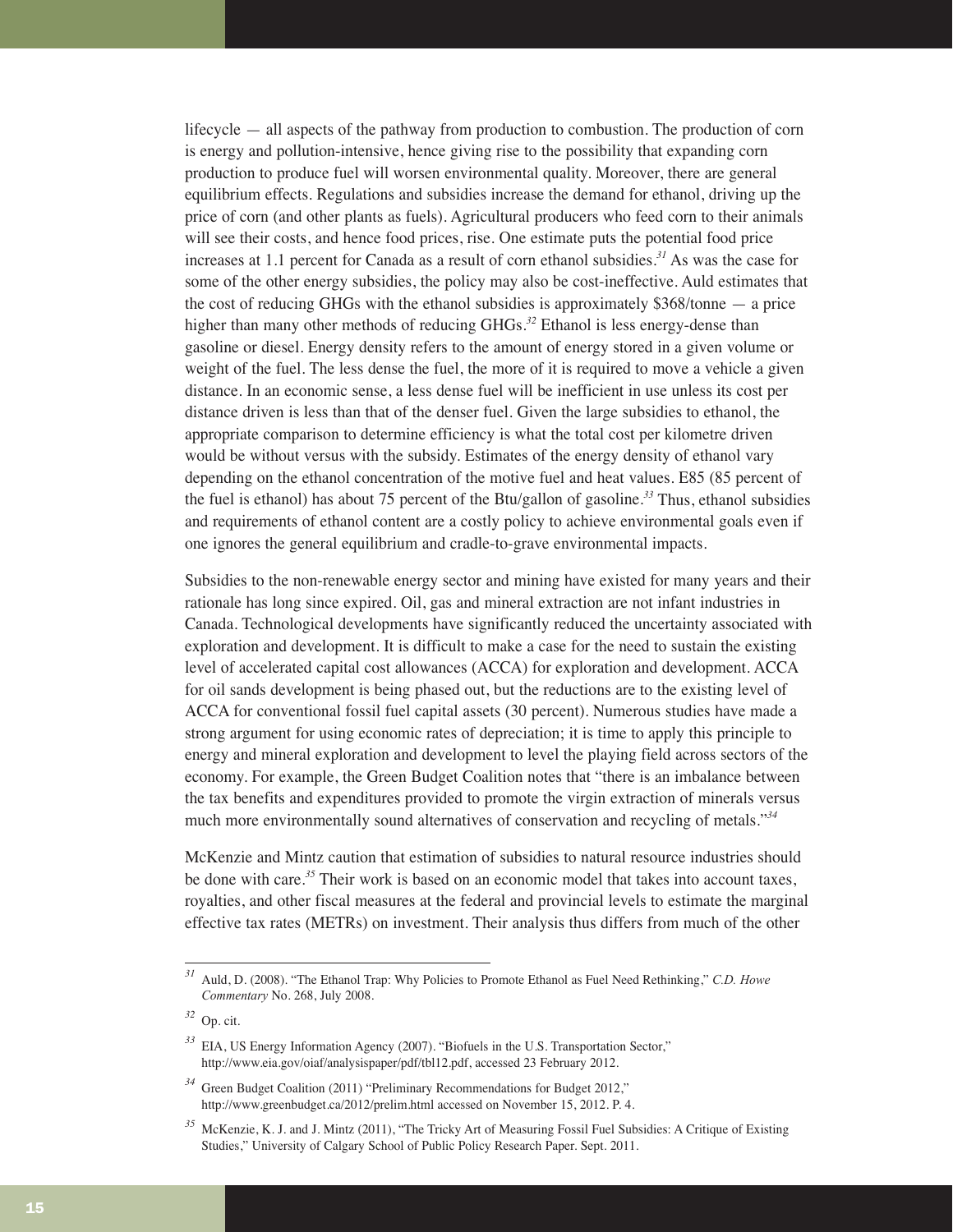critics of subsidies in that they look at the combined effect of policies at both levels of government and do not focus solely on positive tax expenditures. They ask how a subsidy would influence the decision to invest one more dollar in exploration, development, or extraction, or produce one more tonne of material. They then compare the METRs in the natural resource sector to those of other industries in the aggregate. In their 2011 paper, the focus is on the oil and gas industry in Alberta, Saskatchewan, and Newfoundland and Labrador. Table 5 reproduces their results and shows that when looking at the combined effects of taxes and royalties, only Newfoundland and Labrador have an effective marginal tax rate that is negative. Oil and gas producers in Alberta and Saskatchewan face higher METRs than the aggregate of other sectors. If one uses the non-oil and gas sectors as a benchmark, their results do not show a subsidy to the oil and gas sectors when royalties are included in the analysis, except in Newfoundland and Labrador. When royalties are excluded, conventional oil and gas in Alberta and Saskatchewan do face lower METRs than the benchmarks. Thus, one must be careful in policy prescription when looking only at one level of government. Changes at the federal level to reduce, e.g., exploration and development write-offs without changes to provincial royalty provisions, would worsen the relative disadvantage faced by oil and gas producers in Alberta and Saskatchewan. Computation of METRs for other natural resource industries would help target where phase-out of subsidies should be focused. Given the very different royalty provisions for other natural resources, e.g., mining, and the generous provisions of other investment tax credits for some regions of Canada, e.g., the Atlantic Investment Tax Credit and exploration tax credit, suggests there is ample scope for efficiency and equity gains by phasing out these subsidies.

|                                 | <b>Including Royalties</b> |                     | <b>Excluding Royalties</b> |          |
|---------------------------------|----------------------------|---------------------|----------------------------|----------|
| Oil and Gas Sector <sup>i</sup> | Aggregate                  | <b>E&amp;D Only</b> | <b>Aggregate</b>           | E&D Only |
| Alberta – conventional $ii$     | 29.9%                      | 33.4%               | 6.8%                       | 2.6%     |
| Alberta - oil sands             | 23.4                       | $-1.9$              | 23.2                       | $-1.9$   |
| Saskatchewan <sup>ii</sup>      | 35.6                       | 33.2                | 13.8                       | $-0.7$   |
| Newfoundland & Labrador iii     | $-7.4$                     | $-23.8$             | $-21.6$                    | $-11.5$  |
| Non-resource Sector iv          | Aggregate                  | <b>R&amp;D Only</b> |                            |          |
| Alberta                         | 16.0                       | $-34.6$             |                            |          |
| Saskatchewan                    | 21.8                       | $-58.7$             |                            |          |
| Newfoundland & Labrador         | 8.8                        | $-58.8$             |                            |          |

#### TABLE 5: MARGINAL EFFECTIVE TAX AND ROYALTY RATES, 2011

*Note: The overall R&D share in the non-resource sector is less than five percent while the E&D share in the oil and gas sector is 64 percent for conventional oil and gas, 18 percent for oil sands and 79 percent for offshore drilling in Newfoundland & Labrador.*

- *i) The daily production is assumed to be 80 barrels for oil and 600Mcf for natural gas and the price as \$95/barrel and \$4.22/Mcf, which are rough averages of the past year up to July. Price variation will affect METRR differently in these three jurisdictions: (1) Alberta's conventional and oil sands royalties is set to be price-sensitive and hence the higher the price, the higher the METRR, (2) Saskatchewan's royalty is based on production (albeit also price sensitive) and hence the higher the price, the slightly lower the METRR, and (3) the royalty regime in Newfoundland & Labrador is ultimately proportional to net profit and hence its METRR is insensitive to price changes.*
- *ii) Numbers shown in the Table are the average between oil and gas; for Saskatchewan, the calculations are for fourth-tier oil and gas. Saskatchewan also collects a resource surcharge from oil and gas companies.*
- *iii) Assuming investment project has reached Tier 2 payout threshold. The provincial resource and manufacturing industries also benefit from the 10 percent Atlantic investment tax credit.*
- *iv) Including agriculture, forestry, public utility, construction, manufacturing, wholesale and retail, communication, transportation, and other services.*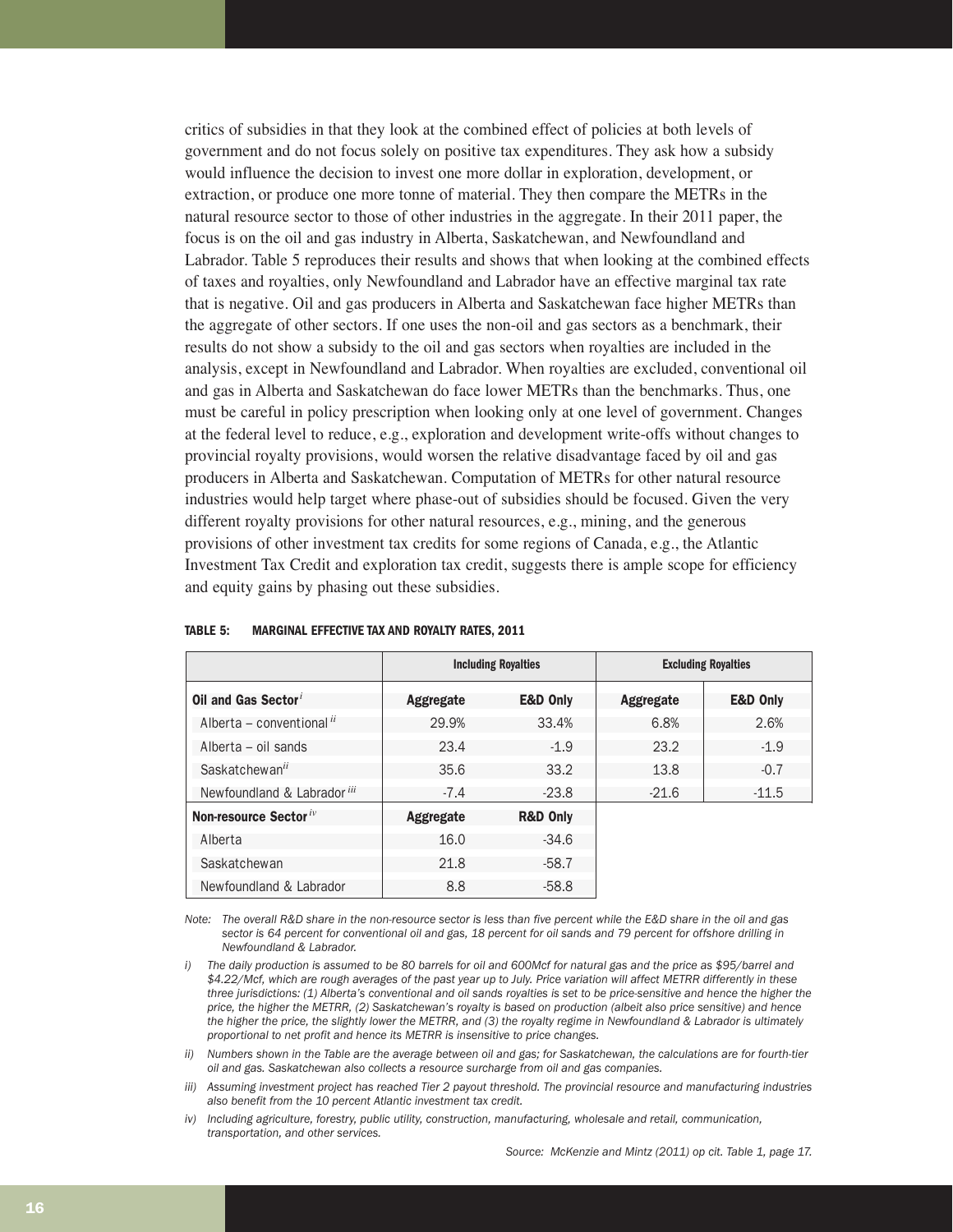The federal government supports the removal of some of the subsidies to producers. In reference to the transition over five years for intangible capital expenses in oil sands mining projects from 100 percent deduction under the Canadian Exploration Expense provision of the Income Tax Act to 30 percent deduction under the Canadian Development Expense, the 2011 Budget notes:

> "These changes will help ensure that investment decisions are based on market factors rather than income tax treatment, subject to applicable regulations. To the extent that these changes remove incentives that may contribute to a higher level of investment than would otherwise have occurred, they could contribute indirectly to goals in the Federal Sustainable Development Strategy relating to reducing emissions of greenhouse gases and minimizing threats to air quality, protecting water quality, and conserving ecosystems and habitat."*<sup>36</sup>*

## MISSED OPPORTUNITIES PROVIDE FOR FUTURE DIRECTIONS

Previous federal budgets have missed opportunities to greatly enhance and protect Canada's natural capital and hence ensure its goods and services continue to support a sustainable economy and environment. But they also illustrate directions the federal government (and, where applicable, provincial governments) could take to put Canada on track to a lower carbon economy in which its ecosystem goods and services are fully valued.*<sup>37</sup>* The following areas for change emerge from the assessment above:

• Previous budgets have announced the phase-out of some existing subsidies (e.g., 100) percent ACCA for oil sand capital assets) and set explicit end dates for a number of energy efficiency programs. I fully support these directions, but argue that we could move more quickly to phase out subsidies where warranted and expand the list to cover other forms of federal subsidy to the energy sector, whether that energy is from fossil fuels or renewable sources. The key to efficiency is to have prices that reflect the costs of production plus any environmental costs and other externalities. Studies of the efficiency losses due to subsidies abound in the literature.*<sup>38</sup>* Subsidies keep prices lower than their market-clearing level or generate rents for producers. Lower prices encourage energy consumption, thus removing subsidies can improve environmental quality (and in principle then, have similar effects to

*<sup>36</sup>* Government of Canada (2011) Budget. P. 312.

It is beyond the scope of this paper to also address the issue of how energy prices would be affected if full-cost pricing of environmental impacts of extraction and use were incorporated in addition to the impact of the removal of subsidies. Suffice it to say that the prices of fuels that are more pollution-intensive and lead to greater environmental degradation would rise significantly and contribute to the more rapid diffusion of less pollution intensive energy sources. See, for example, Hohmeyer, O. (1992) "Renewables and the Full Costs of Energy," *Energy Policy* 20(4): 365-375 and Schilling, M. and M. Esmundo (2009) "Technology S-Curves and Renewable Energy Alternatives: Analysis and Implications for Government," *Energy Policy* 37(5): 1767-1781. Removal of subsidies is a step in the direction of full-cost pricing.

*<sup>38</sup>* See, for example, IEA, OPEC, OECD, World Bank (2010). "Subsidies and Suggestions for the G-20 Initiative," Joint Report prepared for submission to the G-20 Summit Meeting, Toronto, Canada, 26-27 June 2010, 16 June 2010. Accessed at: http://www.iea.org/weo/docs/G20\_Subsidy\_Joint\_Report.pdf, November 10, 2011 and Larson, B. and A. Shah (1992) "World Fossil Fuel Subsidies and Global Carbon Emissions," Background Paper for World Development Report, 1992.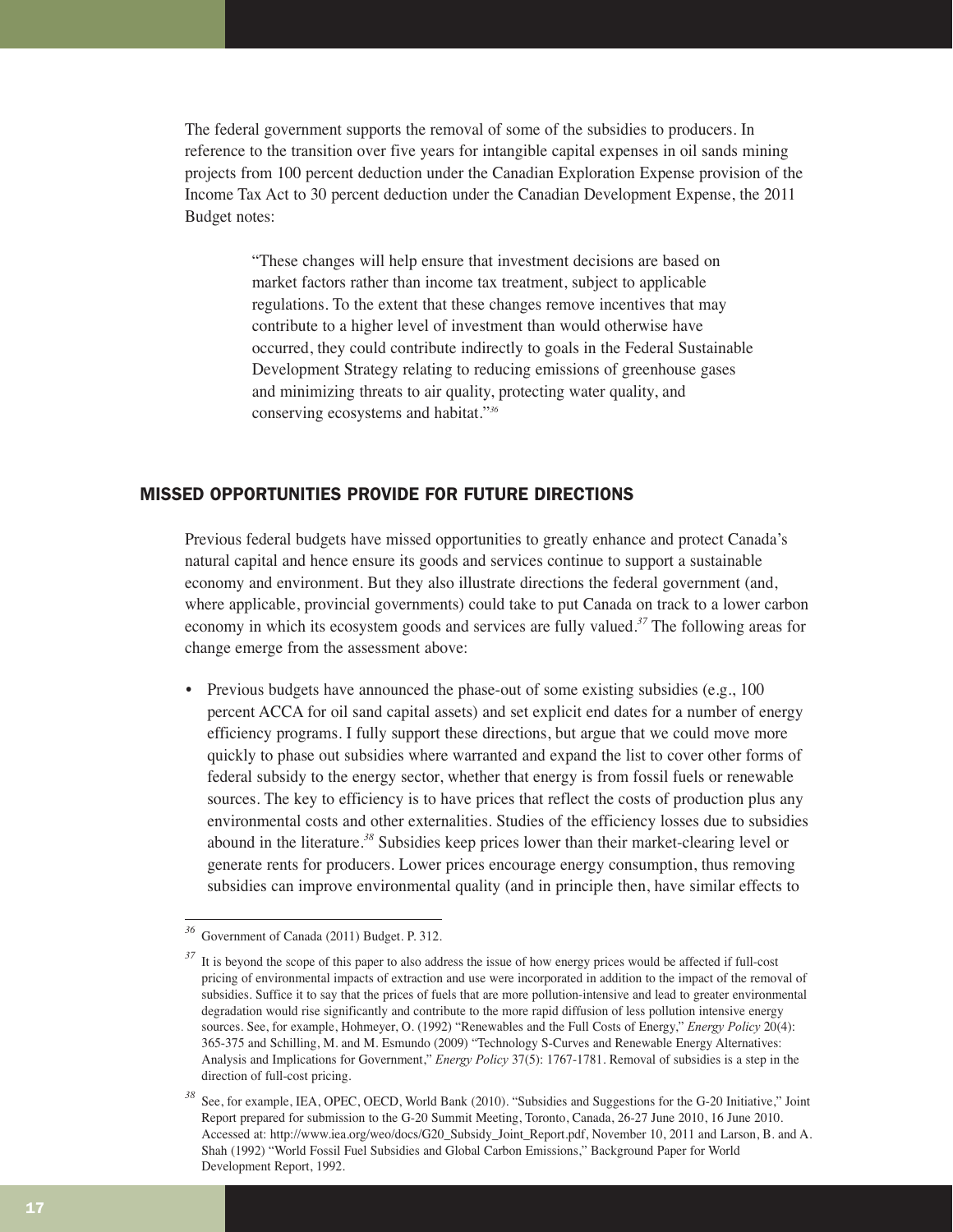the introduction of a tax on the energy source). As a general principle, there is no longer a need to sustain subsidies of any form to non-renewable energy production. Doing so creates distortions in the tax system and inhibits the government's goal of tax neutrality across sectors. In the Leaders' Statement from the 2009 G-20 meeting, item 24 captures the essence of the argument with their agreement.... "[T]o phase out over the medium term inefficient fossil fuel subsidies while providing targeted support for the poorest. Inefficient fossil fuel subsidies encourage wasteful consumption, reduce our energy security, impede investment in clean energy sources and undermine efforts to deal with the threat of climate change."*<sup>39</sup>* Reduction in subsidies can help reach environmental targets. Candidates for phase-out include ACCA for exploration and development, and tax depreciation rates for oil sands leases and building mines. It is difficult to come up with good estimates of the foregone tax revenue that would be regained once the subsidies are eliminated. As noted above, the combined effect of federal and provincial tax/royalty systems needs to be assessed in the context of economic decision-making. Nonetheless, there is the potential for substantial revenue gain to assist the government in meeting its deficit targets or for use in paying for other programs that would enhance natural capital if subsidies where METRs below that of the benchmark economy are phased out.

- While many of the subsidies to renewable energy production are at the provincial level and hence beyond the scope of this paper, there is little compelling rationale for the continuation of subsidies to biofuels such as corn ethanol and many other renewable energy sources at any level of government. Existing programs should be phased out over the next few years. I argued above that subsidies to consumers for energy-efficient investments are fraught with challenges and as such, most should not be continued. There are better ways to improve energy efficiency (e.g., at the provincial level with building codes and standards, at the federal level with energy efficiency standards for appliances). Low-income Canadians could be assisted by other types of programs, for example, low-interest loans for energyefficient purchases, rather than subsidies that are universally available to all income levels. Another candidate for phase out is the tax subsidy for those holding transit passes.
- The Gas Tax Fund appears to have a number of successful investments in environmental infrastructure. What is missing is a fund to support investments that help pay for ecosystem goods and services that are not captured by the market. These include payments to landowners to enhance natural capital on their farms and ranches, or in other privately held natural areas. The government has committed to increase the number and coverage of protected areas (land and marine), but these cover public lands, not private. Threats to natural capital are intense in settled areas of Canada and governments at the provincial and local level simply do not have the resources to support what is known in the literature as payments for ecosystem services (PES). There are a number of organizations such as Ducks Unlimited, the Nature Conservancy and the federal departments of Agriculture and Environment that have developed and participated in PES programs. These have tended to be one-off pilot studies with temporary funding. A national PES program that uses an enriched reallocation of more of the federal fuel excise tax revenue (with revenue-sharing arrangements in the provinces) would be an exciting initiative that could pay off, by productive capacity of the economy and the quality of life. Similarly, municipalities are

*<sup>39</sup>* http://www.canadainternational.gc.ca/g20/summit-sommet/g20/declaration\_092509.aspx?view=d, accessed November 15, 2011.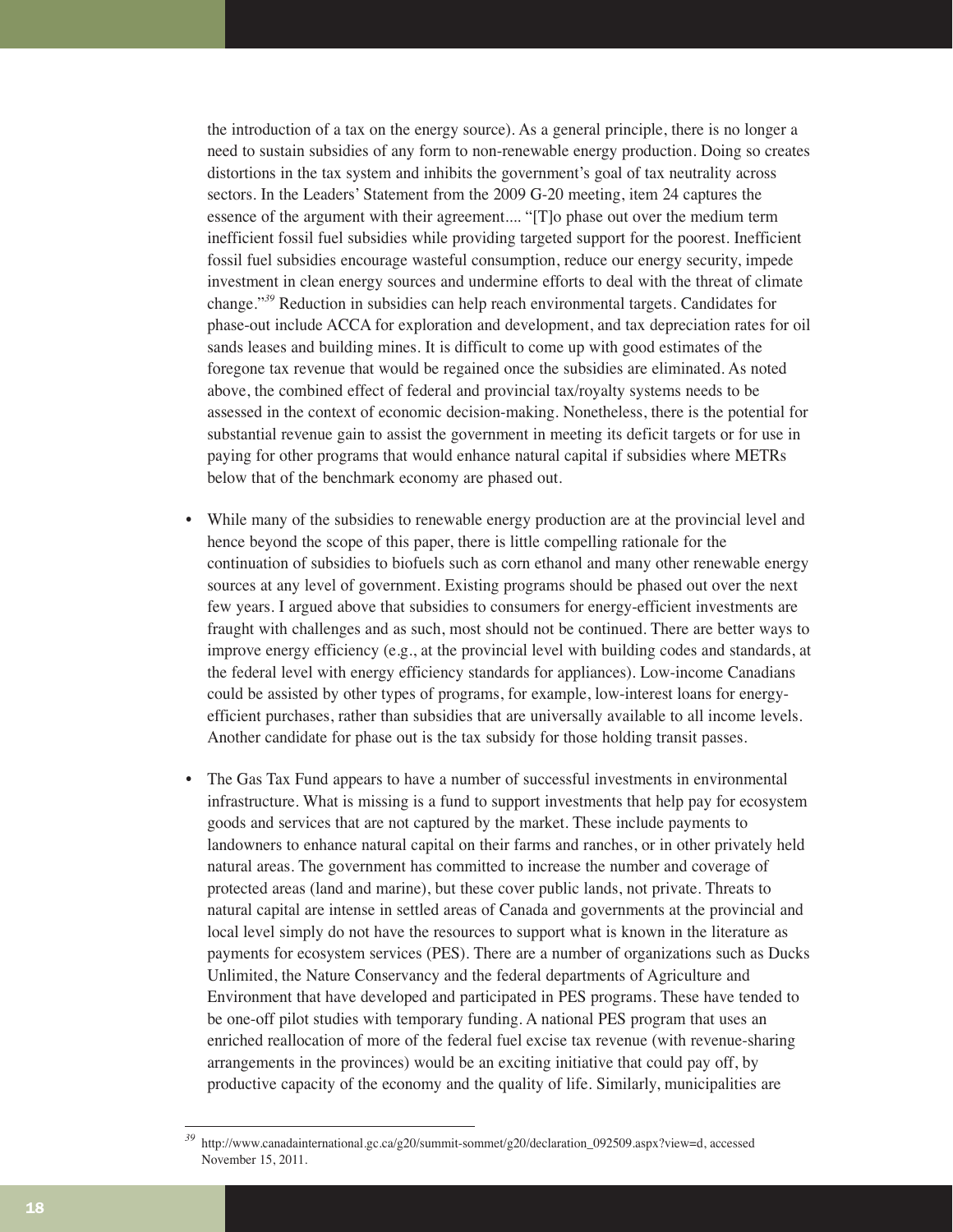ensuring sustained supplies of ecosystem goods and services that enhance both the grappling with how to provide transportation infrastructure (public transit) that gives people options other than use of their vehicle (particularly single-occupancy use) and reduces congestion that costs people and industry billions of dollars a year in time, fuel, and frustration. Current funding methods include gas taxes, parking fees, fares for public transit and government transfers (such as the GTF and those from provincial governments). There is growing interest in road pricing given its success in other countries and the advent of technology that makes a more complex system than cordon pricing possible. While these are provincial/municipal matters, the federal government could show leadership by cosponsoring with interested provinces and municipalities some pilot studies on road pricing in a sample of larger municipalities across Canada that were willing to participate in the study. Several large and successful pilot studies have been done in the United States that could serve as a basis for these pilots.*<sup>40</sup>*

• Virtually all energy consumed in Canada does not reflect the environmental costs associated with its production, distribution and consumption. Energy prices are either set on world markets as in the case of oil, by regulators as for electricity and natural gas in many provinces, or by local/regional markets (electricity in some provinces). Canada does not directly price pollution, GHGs or other deleterious attributes of energy production and consumption. Hence, the environmental cost of many forms of energy use exceeds its private cost, often by substantial amounts.*<sup>41</sup>* The upshot is that prices for energy are relatively low in Canada because we have large endowments of energy sources, weak environmental regulation and virtually no environmental pricing. Investment in energy-saving technology would be boosted by pricing energy to reflect its environmental costs as well as private costs. The market system can help achieve environmental targets in a more efficient way than regulating emissions directly (where regulations impose implicit prices), especially when there are different ways to reduce emissions through different technologies, shifting input mixes or product lines. Carbon can be priced through a tax on emissions or creation of a market in carbon allowances. A national carbon tax, set initially at the level of the 2012 BC carbon tax (\$30 per tonne  $CO<sub>2</sub>e$ ) is the most efficient way to price carbon, as a growing number of industry leaders argue. Delay in enacting policies to achieve significant reduction in GHG emissions increases the total costs of reaching GHG targets, in some estimates by a factor of four. In other words, by not investing a dollar today in reducing GHGs, it may cost more than \$4 in 2020 due to the increase in emissions over the interim. We seek balanced budgets to avoid taxing the future for our expenditures today; the principle of pricing carbon today is identical. Technological advancements to reduce carbon emissions or prevent them from reaching the atmosphere are also going to be needed, but spending billions of dollars on, for example, carbon capture and storage, and not pricing carbon today is risky, in that these technologies might not work and cost the economy far more than letting the market respond in the most efficient way when GHGs are priced. Similar arguments apply to other forms of environmental contaminants to air, water, and land.

*<sup>40</sup>* See, for example, Hanley, P. and J. Kuhl (2011) "National Evaluation of a Mileage-Based Road User Charge: Initial Results," unpublished paper and Robitalle, M. Methipara, J. and L. Zhang (2010) "Effectiveness and Equity of a Vehicle Mileage Fee at the Federal and State Levels," unpublished paper.

*At Much* of the work on the environmental costs of energy production and use have been done in Europe, in part because a number of European countries have moved closer to full-cost pricing through environmental taxation and other policies. See, for example, the European Commission's ExternE website, http://www.externe.info/, that describes methodologies for estimating environmental costs and provides calculations for energy fuels. An example for biofuels is Hill et al. (2006) "Environmental, Economic, and Energetic Costs and Benefits of Biodiesel and Ethanol Biofuels" *PNAS* [Proceedings of the National Academy of Science] 103(30): 11206-11210. There is vast literature on the costs of climate change (e.g., the Stern Report) as well as costs of air pollution from point sources such as coal-fired generation of electricity.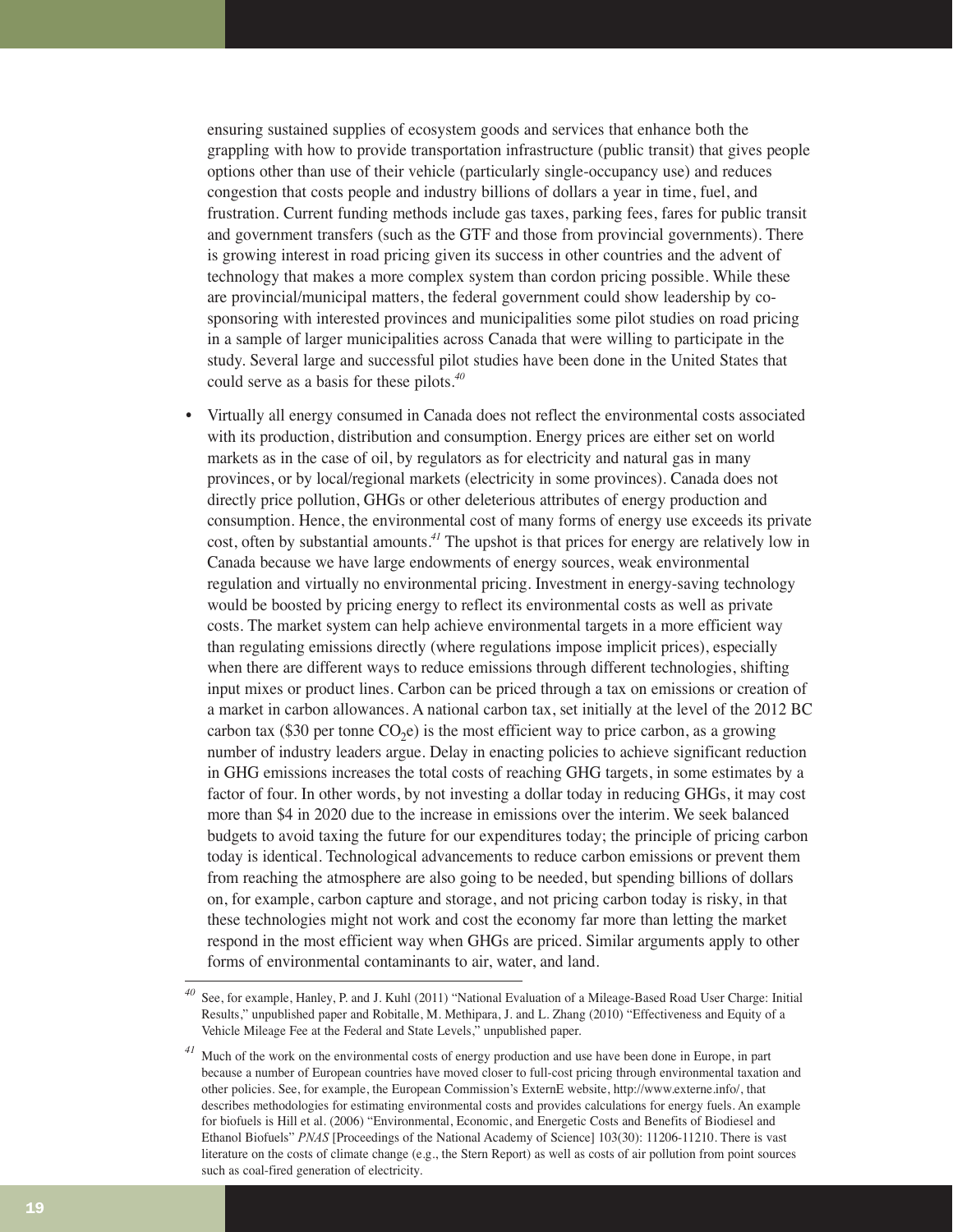A final thought that warrants more research and analysis than possible in this paper is that the use of full-cost pricing could assist the federal government in reducing the regulatory burden of the review process for major investment projects. Full-cost pricing could be one of the components of potential changes to federal acts now under review that govern projects that impact natural capital (e.g., C*anadian Environmental Assessment Act, Fisheries Act, Species at Risk Act*). One idea for full-cost pricing would be to require proponents of major projects to incorporate in the project submissions data on the full costs of projects that can be verified by independent sources, such as the Commissioner for the Environment and Sustainable Development. Another potential application of full-cost pricing would be to require proponents to post a refundable environmental bond that incorporates the risk to the environment of deleterious impacts.

In conclusion, three policy directions — phasing out subsidies; investing in natural capital and its ecosystem goods and services, and full-cost pricing of energy — can form the foundations of an environmental policy direction in upcoming budgets that will move the country closer to achieving the goals of a clean and healthy environment with an efficient and productive economy. Without a healthy natural environment, there is no healthy economy. Protecting Canada's natural capital is investing in our future, not creating deficits that saddle our children and grandchildren with a large debt that they may not be able to repay.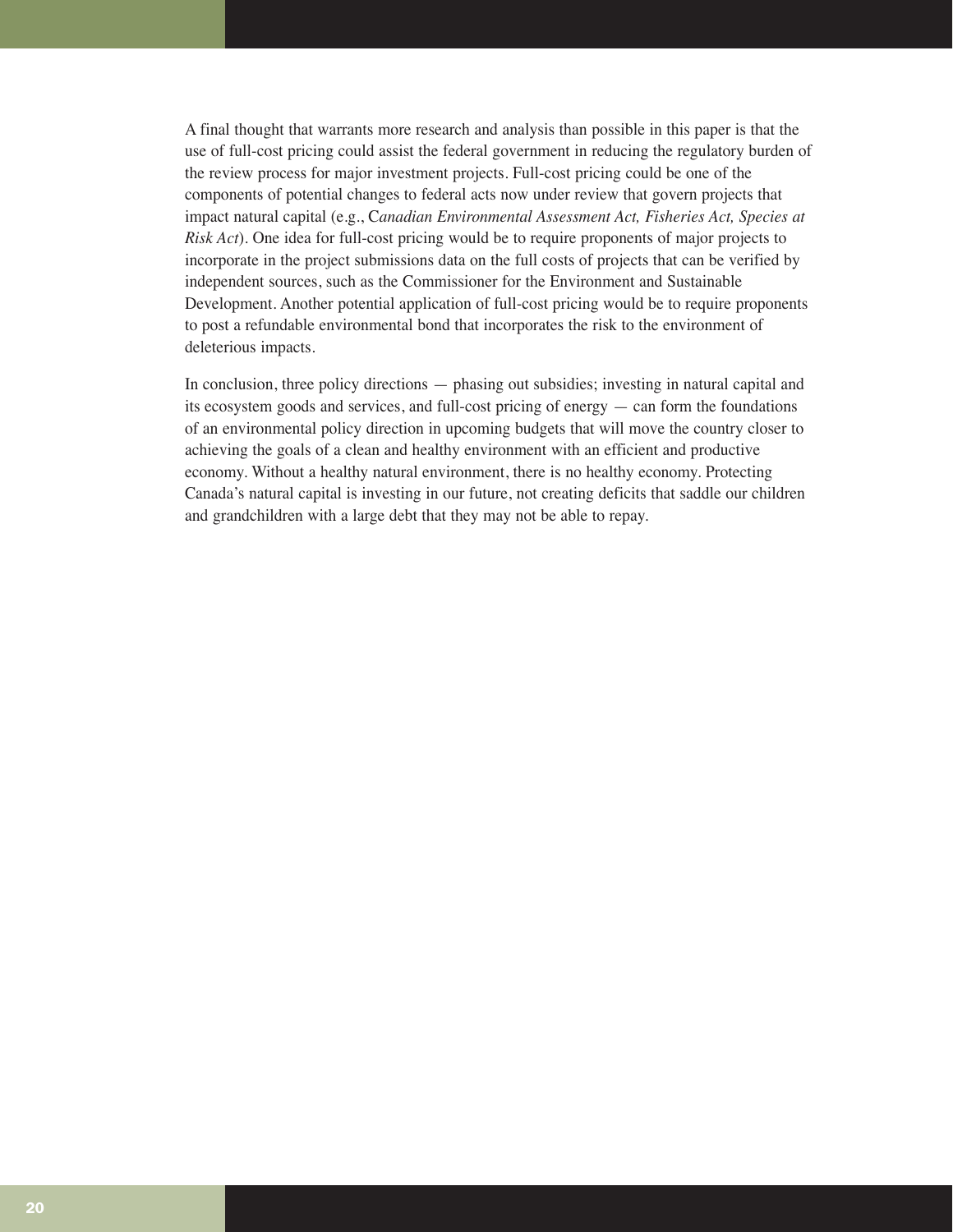#### **REFERENCES**

Auld, D. (2008). "The Ethanol Trap: Why Policies to Promote Ethanol as Fuel Need Rethinking," C.D. Howe Commentary No. 268, July 2008.

Boyd, J. and S. Banzhaf (2006). "What are Ecosystem Services? The Need for Standardized Environmental Accounting Units" Resources for the Future, RFF Discussion Paper 06-02, January 2006. Washington, DC.

Budget 2010. "Leading the Way on Jobs and Growth". March 4, 2010.

Carlson et al. (2000). "SO2 Control by Electric Utilities: What are the Gains from Trade?" *Journal of Political Economy*, Vol. 108, No. 6: 1292-1326.

Commission on the Reform of Ontario's Public Services (2012). "Public Services for Ontarians: A Path to Sustainability and Excellence". (Drummond Report). Queen's Printer for Ontario. Accessed at: http://www.fin.gov.on.ca/en/reformcommission/chapters/report.pdf, on 22 February 2012.

Ellerman, A.D. (2003). "Ex Post Evaluation of Tradable Permits: The U.S. SO2 Cap-and-Trade Program" Center for Energy and Environmental Policy Research, MIT, 03-003 Working Paper, February 2003.

Government of Canada (2011) "The Next Phase of Canada's Economic Action Plan, A Low-Tax Plan for Jobs and Growth," June 6, 2011. Accessed at www.fin.gc.ca.

EIA, US Energy Information Agency (2007). "Biofuels in the U.S. Transportation Sector", http://www.eia.gov/oiaf/analysispaper/pdf/tbl12.pdf, accessed 23 February 2012.

Eto J., Kito S., Shown L., Sonnenblick, R. (2000). "Where did the Money Go? The Cost and Performance of the Largest Commercial Sector DSM Programs," *Energy Journal* 21(2):23.

Freeman, A.M. (2003). *The Measurement of Environmental and Resource Values*. Washington, DC: Resources for the Future.

Government of Canada (2007, 2008, 2009, 2010, 2011) *Budget*.

Green Budget Coalition (2011) "Preliminary Recommendations for Budget 2012," http://www.greenbudget.ca/2012/prelim.html accessed on November 15, 2012.

Hanley, P. and J. Kuhl (2011). "National Evaluation of a Mileage-Based Road User Charge: Initial Results", unpublished paper.

Harchaoui, T.M. and P. Lasserre. 2002. *Assessing the Impact of Greenhouse Gas Emissions on Canada's Productivity Growth*, *1981-1996 – An Experimental Approach*. Economic Analysis Research Paper Series 11F0027MIE2002009. Analytical Studies Branch. Ottawa: Statistics Canada.

Hill, J. et al. (2006). "Environmental, Economic, and Energetic Costs and Benefits of Biodiesel and Ethanol Biofuels" PNAS [Proceedings of the National Academy of Science] 103(30): 11206-11210.

Hohmeyer, O. (1992). "Renewables and the Full Costs of Energy" *Energy Policy* 20(4): 365-375.

IEA, OPEC, OECD, World Bank (2010). "Subsidies and Suggestions for the G-20 Initiative," Joint Report prepared for submission to the G-20 Summit Meeting, Toronto, Canada, 26-27 June 2010, 16 June 2010. Accessed at: http://www.iea.org/weo/docs/G20\_Subsidy\_Joint\_Report.pdf, November 10, 2011.

Larson, B. and A. Shah (1992) "World Fossil Fuel Subsidies and Global Carbon Emissions," Background Paper for World Development Report, 1992.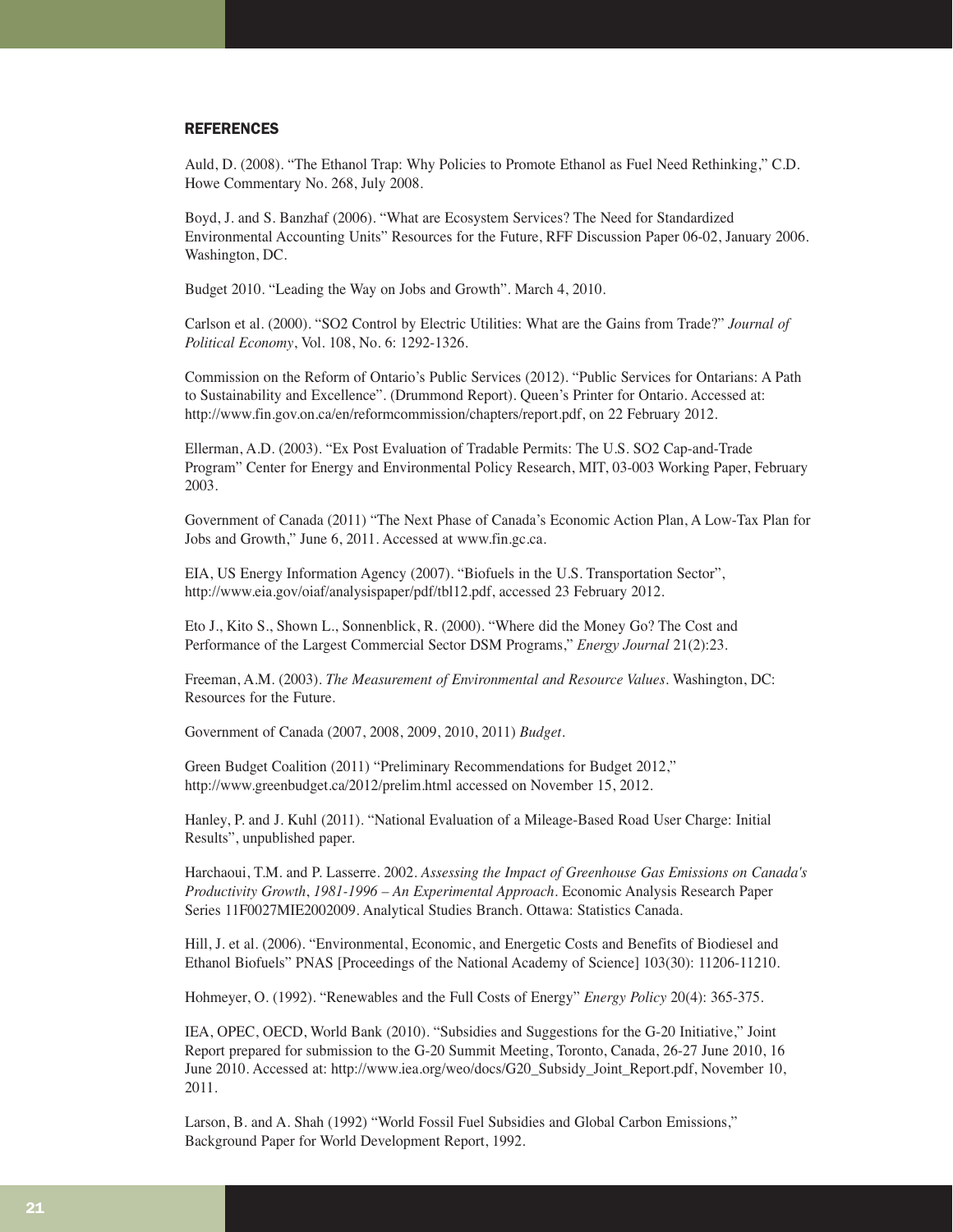Malm E. (1996). "An Actions-based Estimate of the Free Rider Fraction in Electric Utility DSM Programs," *Energy Journal* 17(3):41.

Manzzanti, M. and R. Zoboli (2007). "Environmental Efficiency, Emission Trends and Labour Productivity: Trade-Off or Joint Dynamics? Empirical Evidence Using NAMEA Panel Data". Italy: The Fondazione Eni Enrico Mattei Note di Lavoro Series Index, Nota Di Lavoro 40.2007 April 2007. Accessed at: http://ageconsearch.umn.edu/bitstream/9320/1/wp070040.pdf, February 23, 2012.

Mintz, J. and N. Olewiler (2008). "A Simple Approach for Bettering the Environment and Economy: Restructuring the Federal Fuel Excise Tax." Ottawa: Sustainable Prosperity.

National Research Council (2004). *Valuing Ecosystem Services: Toward Better Environmental Decision Making*. Washington, DC: National Academy of Sciences.

National Round Table on the Environment and the Economy (2009). *Achieving 2050: A Carbon Pricing Policy for Canada*. Ottawa, ON: Government of Canada.

Natural Resources Canada (2009). "Improving Energy Performance in Canada," Report to Parliament under the *Energy Efficiency Act* for the Fiscal Year, 2007-2008.

Olewiler, N. (2004). "The Value of Natural Capital in Settled Areas of Canada" Ducks Unlimited Canada and The Nature Conservancy of Canada.

Ostblom, G. And E. Samakovlis (2004). "Costs of Climate Policy when Pollution Affects Health and Productivity, A General Equilibrium Analysis applied to Sweden". Stockholm: National Institute of Economic Research, Working Paper No. 93, December 2004. Accessed at: http://konj.se/download/18.70c52033121865b13988000100744/WP\_93.pdf, 24 February 2012.

Report of the Treasury Board of Canada (2010) *Canada's Performance 2009-2010, Government of Canada's Contribution*. Accessed at: http://www.tbs-sct.gc.ca/reports-rapports/cp-rc/2009-2010/cp-rctxt-eng.asp#clean, on 12 November 2011.

Robitalle, M. Methipara, J. and L. Zhang (2010). "Effectiveness and Equity of a Vehicle Mileage Fee at the Federal and State Levels". Unpublished paper.

Schilling, M. and M. Esmundo (2009). "Technology S-Curves and Renewable Energy Alternatives: Analysis and Implications for Government" Energy Policy 37(5): 1767-1781.

Stern, N. (2006) T*he Economics of Climate Change*. UK: HM Treasury.

TEEB (2010) "The Economics of Ecosystems and Biodiversity: Mainstreaming the Economics of Nature: A synthesis of the approach, conclusions and recommendations of TEEB." Hosted by the United Nations Environment Program.

Transport Canada (2011). "Evaluation of the Clean Transportation Theme of the Clean Air Agenda," July 2011. Accessed at http://www.tc.gc.ca/eng/corporate-services/des-reports-829.htm on November 12, 2011.

Zivin, J. and M. Neidell (2011). "The Impact of Pollution on Worker Productivity", National Bureau of Economic Research Working Paper 17004. Accessed at http://www.nber.org/papers/w17004 on February 22, 2012.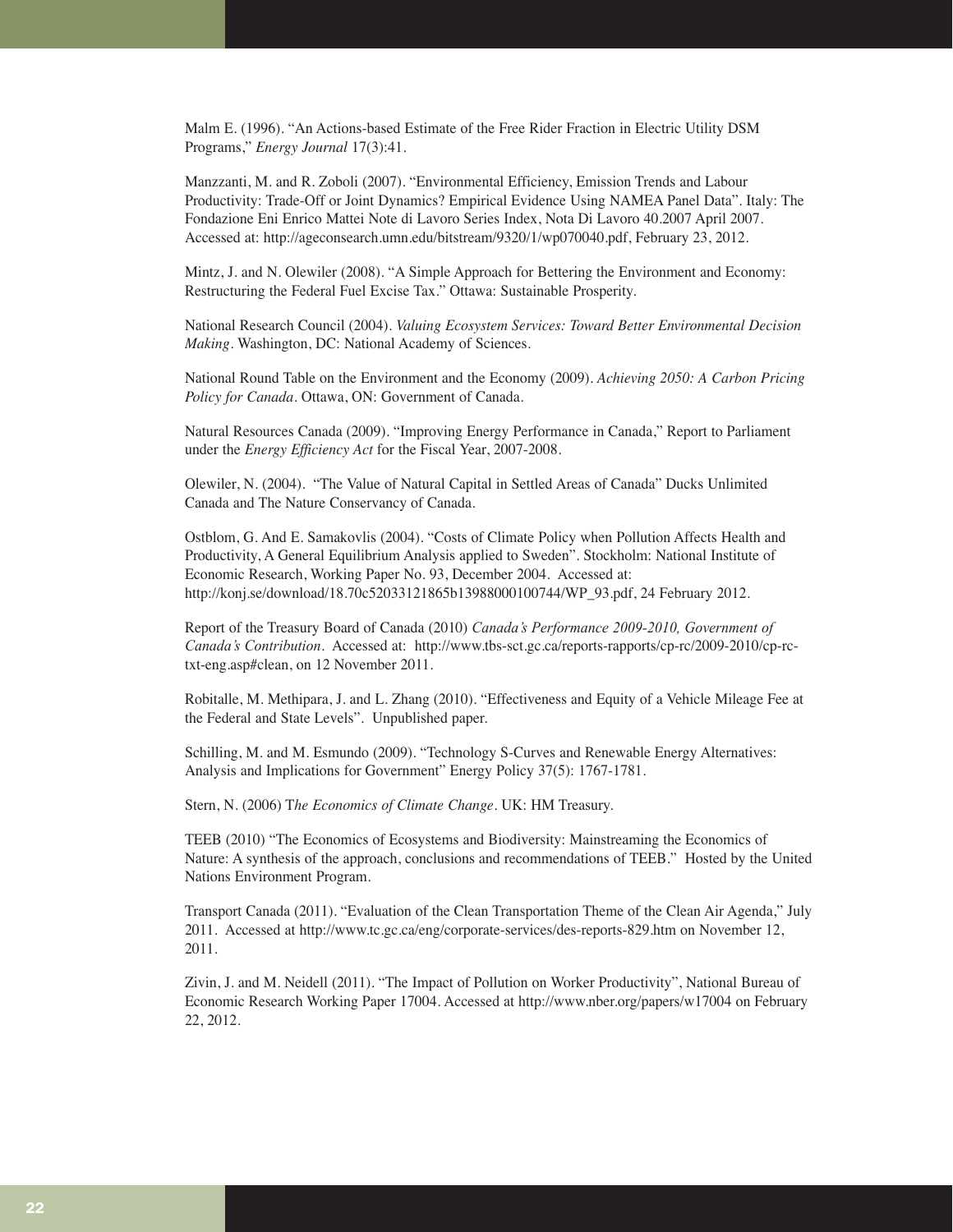#### About the Author

Nancy Olewiler is the Director of the School of Public Policy at Simon Fraser University in Vancouver, British Columbia. She has a PhD in Economics from the University of British Columbia.

Prior to coming to SFU in 1990, she was an Associate Professor at Queen's University in Ontario. Nancy has held visiting positions at the University of Colorado, University of California, Berkely, and University of New South Wales.

Her areas of research include natural resource and environmental policy, the impact of environmental regulation on the economy, and environmental tax policy. She has published in academic journals, edited books, has written two widely used textbooks, and produced numerous reports for the Canadian federal and provincial governments on a wide range of environmental and natural resource issues. From 1990 to 1995 she was Managing Editor of Canadian Public Policy, Canada's leading public policy journal. Nancy is an research mentor to the Environment and Economy Program for Southeast Asia and the Latin American and Caribbean Environmental Economy Program. She is on the Board of Directors for TransLink and serves as their Chair.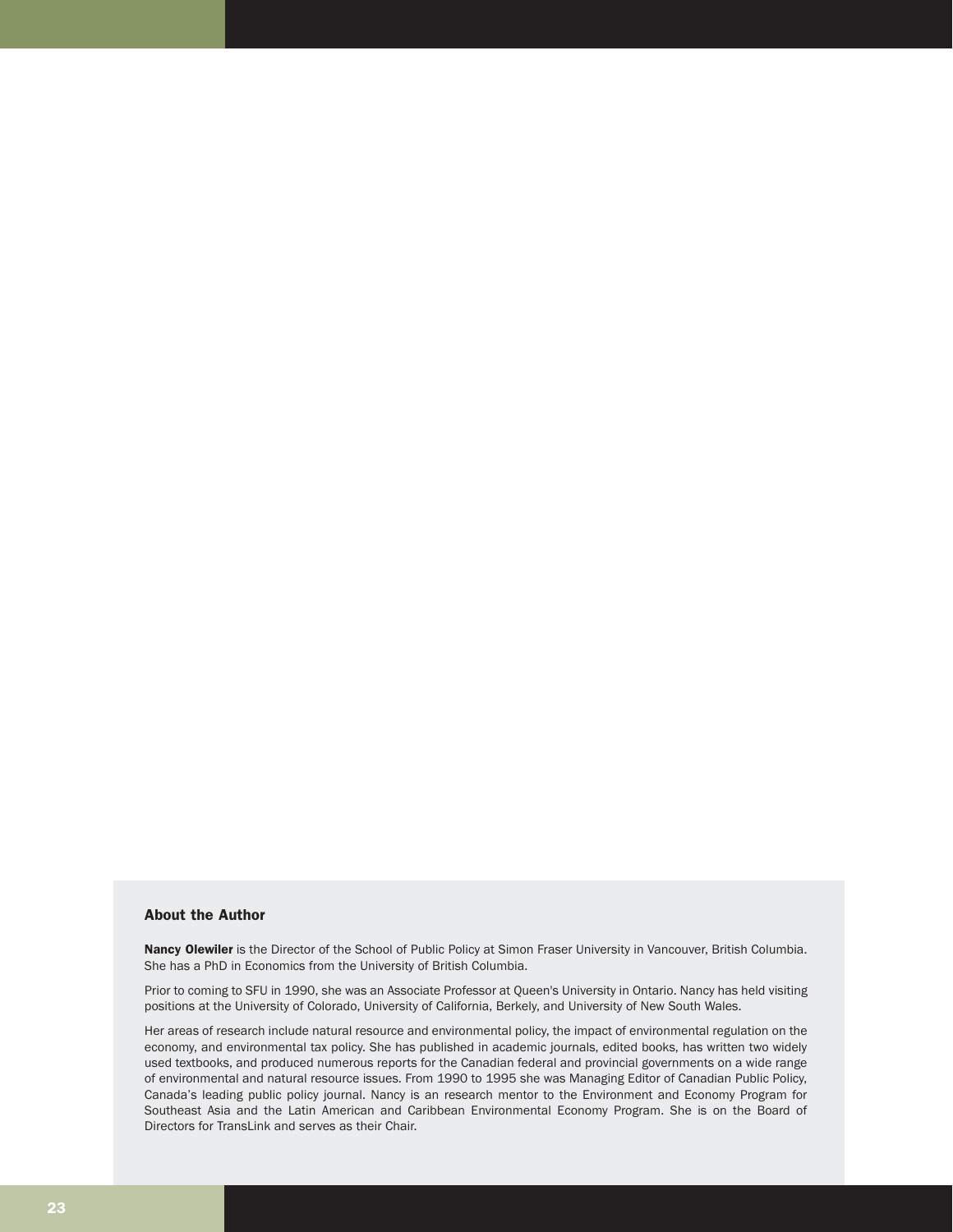#### ABOUT THIS PUBLICATION

The School of Public Policy Research Papers provide in-depth, evidence-based assessments and recommendations on a range of public policy issues. Research Papers are put through a stringent peer review process prior to being made available to academics, policy makers, the media and the public at large. Views expressed in The School of Public Policy Research Papers are the opinions of the author(s) and do not necessarily represent the view of *The School of Public Policy*.

#### OUR MANDATE

The University of Calgary is home to scholars in 16 faculties (offering more than 80 academic programs) and 36 Research Institutes and Centres including The School of Public Policy. Under the direction of Jack Mintz, Palmer Chair in Public Policy, and supported by more than 100 academics and researchers, the work of The School of Public Policy and its students contributes to a more meaningful and informed public debate on fiscal, social, energy, environmental and international issues to improve Canada's and Alberta's economic and social performance.

The School of Public Policy achieves its objectives through fostering ongoing partnerships with federal, provincial, state and municipal governments, industry associations, NGOs, and leading academic institutions internationally. Foreign Investment Advisory Committee of the World Bank, International Monetary Fund, Finance Canada, Department of Foreign Affairs and International Trade Canada, and Government of Alberta, are just some of the partners already engaged with the School's activities.

For those in government, The School of Public Policy helps to build capacity and assists in the training of public servants through degree and non-degree programs that are critical for an effective public service in Canada. For those outside of the public sector, its programs enhance the effectiveness of public policy, providing a better understanding of the objectives and limitations faced by governments in the application of legislation.

#### **DISTRIBUTION**

Our publications are available online at www.policyschool.ca.

#### DISCLAIMER

The opinions expressed in these publications are the authors' alone and therefore do not necessarily reflect the opinions of the supporters, staff, or boards of The School of Public Policy.

#### **COPYRIGHT**

Copyright © 2012 by The School of Public Policy.

All rights reserved. No part of this publication may be reproduced in any manner whatsoever without written permission except in the case of brief passages quoted in critical articles and reviews.

#### ISSN

1919-112x SPP Research Papers (Print) 1919-1138 SPP Research Papers (Online)

DATE OF ISSUE March 2012

#### MEDIA INQUIRIES AND INFORMATION

For media inquiries, please contact Morten Paulsen at 403-453-0062.

Our web site, www.policyschool.ca, contains more information about The School's events, publications, and staff.

#### DEVELOPMENT

For information about contributing to The School of Public Policy, please contact Candice Naylen by telephone at 403-210-7099 or by e-mail at cnaylen@ucalgary.ca.

#### EDITOR

Timothy Giannuzzi





Manning **JUNDATION** FOR DEMOCRATIC EDUCATION